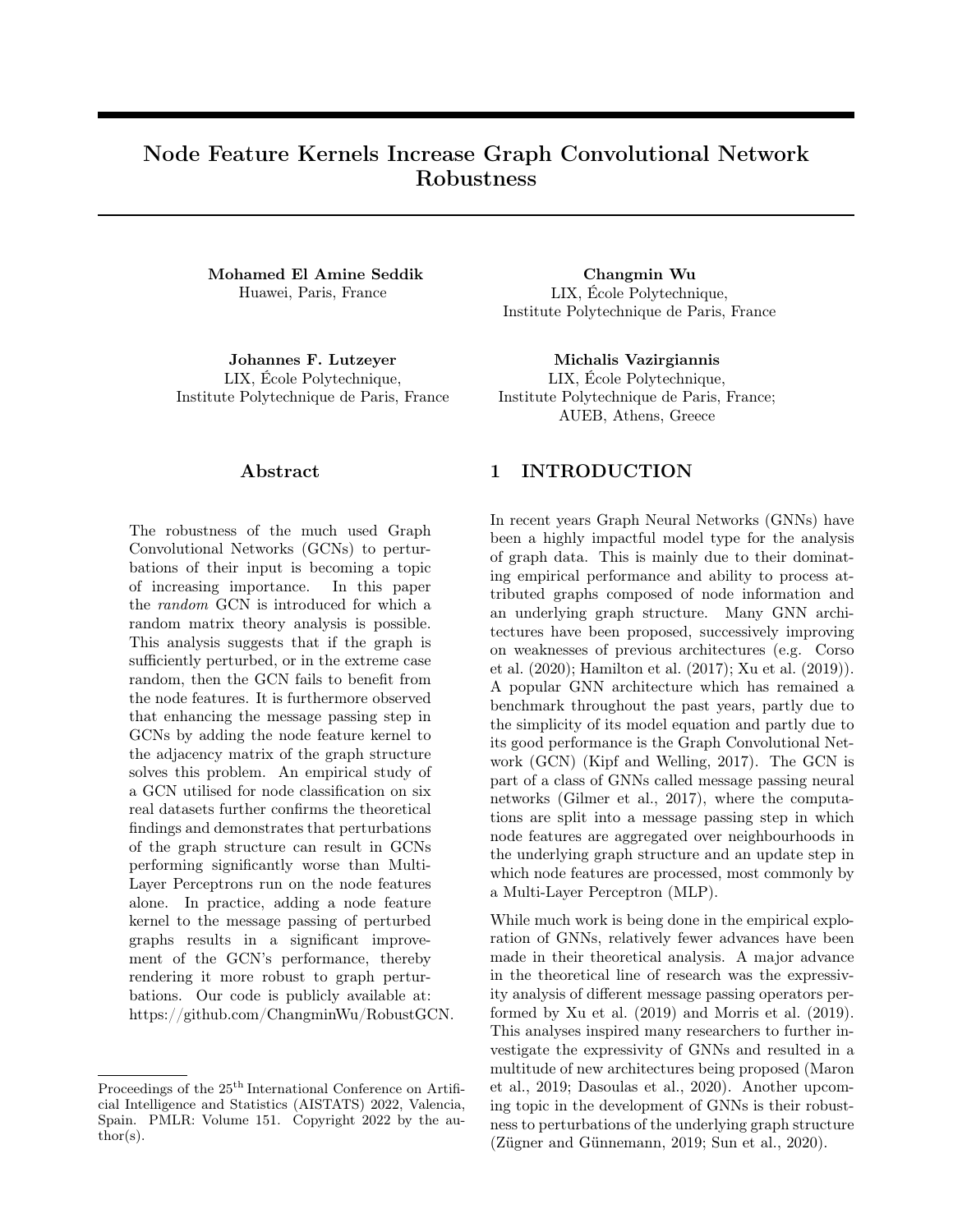In the presented work, we introduce the *random* GCN, in which parameters of the update step are randomly sampled from Gaussian distributions rather than trained as is commonly the case. The random GCN allows us to make use of several powerful random matrix theory tools to gain a theoretical understanding of the factors driving the inference obtained from the GCN model. Our most insightful hypothesis obtained in this way is that the message passing step dilutes (or in the extreme case completely ignores) information present in the node features if the underlying graph structure is noisy (or in the extreme case completely random). In our theoretical analysis we observe that if information of the node features is introduced to the message passing operation, then this loss of information is avoided. This leads us to hypothesise that the addition of the node feature kernel to the message passing operators in GNNs could render them more robust to noise or mispecification of the underlying graph structure.

In a second part of our presented work we test the hypotheses, obtained in our study of the random GCN, on the state-of-the-art GCN architecture applied to six real-world benchmark datasets. This allows us to empirically verify our theoretical insight, rendering the random features approach for theoretical analysis a promising avenue for further theoretical study of GNN architectures, and the inclusion of node feature information in the message passing step a valid method to increase the robustness of GNNs.

Our main findings may be summarised as: (i) We contribute both a theoretical and an empirical understanding of how graph and node feature information is processed by the GCN, and (ii) importantly find that the preservation of node feature information is entirely dependent on an informative underlying graph structure. (iii) We furthermore, propose a novel GCN message passing scheme which results in more robust inference from a GCN to structural noise.

The remainder of this paper is organised as follows. In Section [2](#page-1-0) we introduce related literature. In Section [3](#page-2-0) we propose the random GCN and analyse it using tools from random matrix theory. The theoretical insight from Section [3](#page-2-0) is then empirically verified in Section [4,](#page-5-0) where we confirm our hypotheses on the standard GCN on six benchmark datasets and observe the robust performance of the GCN when the node feature kernel matrix is added in the message passing step.

# <span id="page-1-0"></span>2 RELATED WORK

There exists an extensive literature branch which studies adversarial attack and defence strategies on graph data in the context of GNNs summarised in [Günne-](#page-9-7) [mann](#page-9-7) [\(2022\)](#page-9-7), [Sun et al.](#page-9-6) [\(2020\)](#page-9-6) and [Zhou et al.](#page-10-1) [\(2020\)](#page-10-1) with the latter pointing out directly the need for the development of more robust GNNs. In this paper we present one approach to robustifying the performance of GNNs to graph perturbations. In this literature the focus often lies on specific attack strategies perturbing the graph structure in order to alter the inference obtained from a GNN, most commonly the GCN, and defence strategies which aim to develop methodology which is robust to these attacks. Recent advances in this literature include, [Zügner and Günnemann](#page-10-0) [\(2019\)](#page-10-0) proposing a meta learning approach to find optimal graph perturbations. Their perturbation mechanism is found to drastically decrease the global performance of GNNs to be in some cases worse than simple benchmarks such as logistic regression run on the node features only. [Zügner and Günnemann](#page-10-2) [\(2020\)](#page-10-2) propose an algorithm which certifies robustness of individual nodes for the GCN used for node classification under perturbations of the graph structure. In [Geisler](#page-9-8) [et al.](#page-9-8) [\(2020\)](#page-9-8) and [Jin et al.](#page-9-9) [\(2021\)](#page-9-9) the message passing operator in the GCN is replaced by the Soft Mediod function and the sum of several distance based adjacency matrices, respectively, with the aim of more robust GCN performance. [Jin et al.](#page-9-10) [\(2020\)](#page-9-10) propose to learn the graph structure jointly with the GNN parameters to robustify performance and also [Entezari](#page-8-2) [et al.](#page-8-2) [\(2020\)](#page-8-2) propose to alter the graph structure by using a low rank approximation of the adjacency matrix. The works of [Zhu et al.](#page-10-3) [\(2019\)](#page-10-3) and [Zhang and](#page-10-4) [Zitnik](#page-10-4) [\(2020\)](#page-10-4) are most closely related to our proposition of using a node feature kernel to reweight edges in Section [3.3](#page-4-0) as they both propose to reweight edges based on the node features. Our theoretical findings in Section [3](#page-2-0) support this approach of more directly taking the node features into account in the aggregation scheme of GNNs to increasing their robustness.

This paper distinguishes itself from adversarial attacks and defence literature fundamentally in that we study untargeted, random graph perturbations which arise as a result of mispecification of the data or uncertainty in the recording methods of the networks. For this kind of perturbation we are able to provide both theoretical (on a toy data example) and empirical understanding, which enables us to offer a distinction between the node feature data and the graph data in networks data sets and how these different information sources are processed by a GNN architecture.

Our work is also related to the literature studying the challenges that heterophilic graphs pose for GNNs [\(Pei](#page-9-11) [et al., 2020;](#page-9-11) [Zhu et al., 2020,](#page-10-5) [2021\)](#page-10-6). This literature distinguishes homophilic and heterophilic graphs, in which edges in the graph predominantly connect nodes of equal and unequal classes, respectively. Both of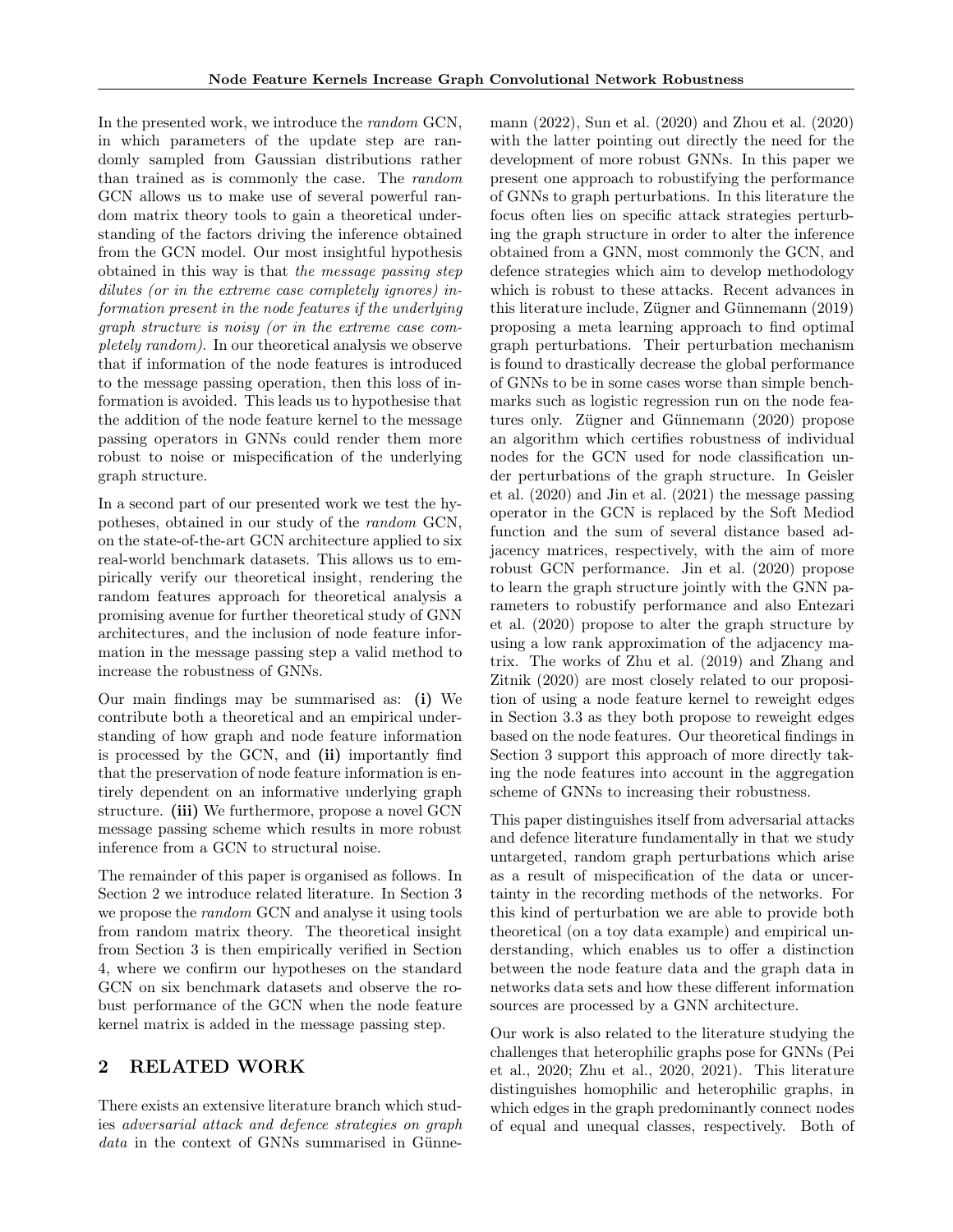these structures can be, from a theoretical standpoint, equally class-informative, it is only the structure of the class-information which varies. In our work here we consider an orthogonal problem, which is the situation of a diminishing class-structure in the graph, independent of its homo- or heterophilic nature, and the effect this diminishment has on the ability of GNNs to process the information contained in the node features.

# <span id="page-2-0"></span>3 ANALYSIS OF THE RANDOM GCN

In this section we present our theoretical analysis and main findings. Throughout this section  $\|\cdot\|$  denotes the Euclidean (resp., spectral) norm for vectors (resp., matrices);  $\|\cdot\|_F$  denotes the Frobenius norm. Specifically, we consider a *random* GCN model<sup>[1](#page-2-1)</sup>, defined as

$$
\Phi = \sigma(\tilde{A}XW),\tag{1}
$$

where  $\tilde{A} \in \mathbb{R}^{n \times n}$  denotes the normalised adjacency operator encoding the graph structure (see [\(3\)](#page-2-2) for its definition),  $\mathbf{X} \in \mathbb{R}^{n \times p}$  corresponds to the node features,  $\mathbf{W} \in \mathbb{R}^{p \times d}$  is a random matrix with  $W_{ij} \sim \mathcal{N}(0, 1)$ independent and identically distributed (i.i.d.) and  $\sigma$ is an activation function applied entry-wise. In particular, we will study the spectral behaviour of the Gram  $matrix<sup>2</sup>$  $matrix<sup>2</sup>$  $matrix<sup>2</sup>$  defined as

$$
G = \frac{1}{d} \Phi \Phi^{\mathsf{T}} = \frac{1}{d} \sigma(\tilde{A} X W) \sigma(W^{\mathsf{T}} X^{\mathsf{T}} \tilde{A}^{\mathsf{T}}).
$$
 (2)

To analyse  $G$  we require assumptions on the node features and graph structure.

<span id="page-2-4"></span>Assumption 1 (Node features). We suppose that  $\boldsymbol{X}^{\intercal} = [\boldsymbol{x}_1, \dots, \boldsymbol{x}_n] \in \mathbb{R}^{p \times n}$ , where  $\boldsymbol{x}_1, \dots, \boldsymbol{x}_n$  are independent node feature vectors, each being a sample from one of  $k = 2$  distribution classes  $C_1$  and  $C_2$ . We further assume that the node feature vectors  $x_i$  follow a Gaussian mixture model; Specifically, for  $x_i \in C_a$ ,  $\boldsymbol{x}_i$  =  $(-1)^a \frac{\boldsymbol{\mu}}{\sqrt{p}} + \boldsymbol{z}_i$  for some vector  $\boldsymbol{\mu}$   $\in$   $\mathbb{R}^p$  and  $z_i \sim \mathcal{N}(\mathbf{0}, \mathbf{I}_p/p).$ 

We stress that Assumption [1](#page-2-4) can be relaxed to a larger class of random vectors  $x \in \mathcal{X}$ , where X denotes any normed space, satisfying the concentration property  $\mathbb{P}(|\varphi(\boldsymbol{x}) - \mathbb{E}[\varphi(\boldsymbol{x})]| > t) \leq Ce^{-(t/\sigma)^q}$  with  $q \in \mathbb{R}^+,$ for all 1-Lipschitz functions  $\varphi : \mathcal{X} \to \mathbb{R}$ . Such vectors are called random concentrated vectors and have the particular property to be stable by Lipschitz transformations [\(Louart and Couillet, 2018\)](#page-9-12). The simplest example of concentrated vectors is the standard Gaussian vector  $z \sim \mathcal{N}(\mathbf{0}, I_p)$  [\(Ledoux, 2005\)](#page-9-13). A more complicated class of examples arises from the fact that the concentration property is stable through Lipschitz maps: if  $\mathbf{z} \in \mathbb{R}^d$  is concentrated and  $g: \mathbb{R}^d \to \mathbb{R}^p$  is 1-Lipschitz, then  $q(z)$  is also concentrated. A large family of generative models falls under this more complicated class of examples, such as, the "fake" images generated by Generative Adversarial Networks due to these images being constructed as Lipschitz transformations of random Gaussian vectors [\(Seddik et al.,](#page-9-14) [2020\)](#page-9-14).

Now we introduce the underlying model that defines the graph structure. We assume that the adjacency matrix  $\boldsymbol{A}$  of the graph is generated by a stochastic block model [\(Karrer and Newman, 2011\)](#page-9-15).

<span id="page-2-7"></span><span id="page-2-5"></span>Assumption 2 (Graph structure). We assume that the entries of **A** are independent (except for  $A_{ii} = 1$ for all i) Bernoulli random variables with parameter  $\pi_{ij} = q^2 C_{ab} \in (0,1)$  for  $\mathbf{x}_i \in \mathcal{C}_a$  and  $\mathbf{x}_j \in \mathcal{C}_b$ . In particular,  $q \in (0,1)$  represents the probability of an edge occurring between two nodes, while  $C_{ab}$  represents the probability of an edge arising between nodes in classes  $\mathcal{C}_a$  and  $\mathcal{C}_b$ .

Note that self-loops are implicitly added in Assumption 2, where we assume  $A_{ii} = 1$  for all *i*. Therefore, we consider that the normalised adjacency operator in [\(1\)](#page-2-5) is defined as

<span id="page-2-2"></span>
$$
\tilde{A} = \frac{1}{\sqrt{n}} \left( A - q q^{\mathsf{T}} \right),\tag{3}
$$

<span id="page-2-8"></span>where  $q = q1_n^3$  $q = q1_n^3$ . The centring by  $qq^{\dagger}$  is necessary for the eigenvectors corresponding to the extremal eigenvalues of the operator to be class informative [\(Li et al.,](#page-9-16) [2018\)](#page-9-16), i.e., the centering operation removes the uninformative eigenvector corresponding to the largest eigenvalue of the adjacency matrix, simplifying the theoretical analysis. Specifically, for our analysis in the asymptotic regime where  $n \to \infty$  (see Assumption [3](#page-3-0) subsequently), the centring with  $qq^{\dagger}$  and the normalisation by  $\frac{1}{\sqrt{n}}$  are required so that  $\tilde{A}$  has a bounded spectral norm asymptotically. In practice, the centring by  $qq^{\dagger}$  is not feasible as it results in a dense matrix. In our experiments in Section [4,](#page-5-0) we see this discrepancy to be of little consequence in practice.

Remark 1. Assumption [2](#page-2-7) allows us to sample directed as well as undirected graphs. Often the spectral analysis of graphs needs to be restricted to undirected graphs, since the analysis of complex-valued spectra arising for directed graphs poses a significant challenge. We are able to include directed graphs since the Gram matrix,

<span id="page-2-1"></span><sup>&</sup>lt;sup>1</sup>In Section [4.1,](#page-6-0) we show that the performance of the large random GCN matches that of the vanilla GCN.

<span id="page-2-3"></span> $\mathbf{Z}$  provides access to the internal functioning and performance evaluation of the random GCN.

<span id="page-2-6"></span><sup>&</sup>lt;sup>3</sup>The vectors  $q$  can be consistently estimated through the degree vector  $\boldsymbol{d} = \boldsymbol{A} \boldsymbol{1}_n$  as  $\boldsymbol{q} \approx \boldsymbol{d}/\sqrt{\boldsymbol{d}^{\intercal} \boldsymbol{1}_n}$ .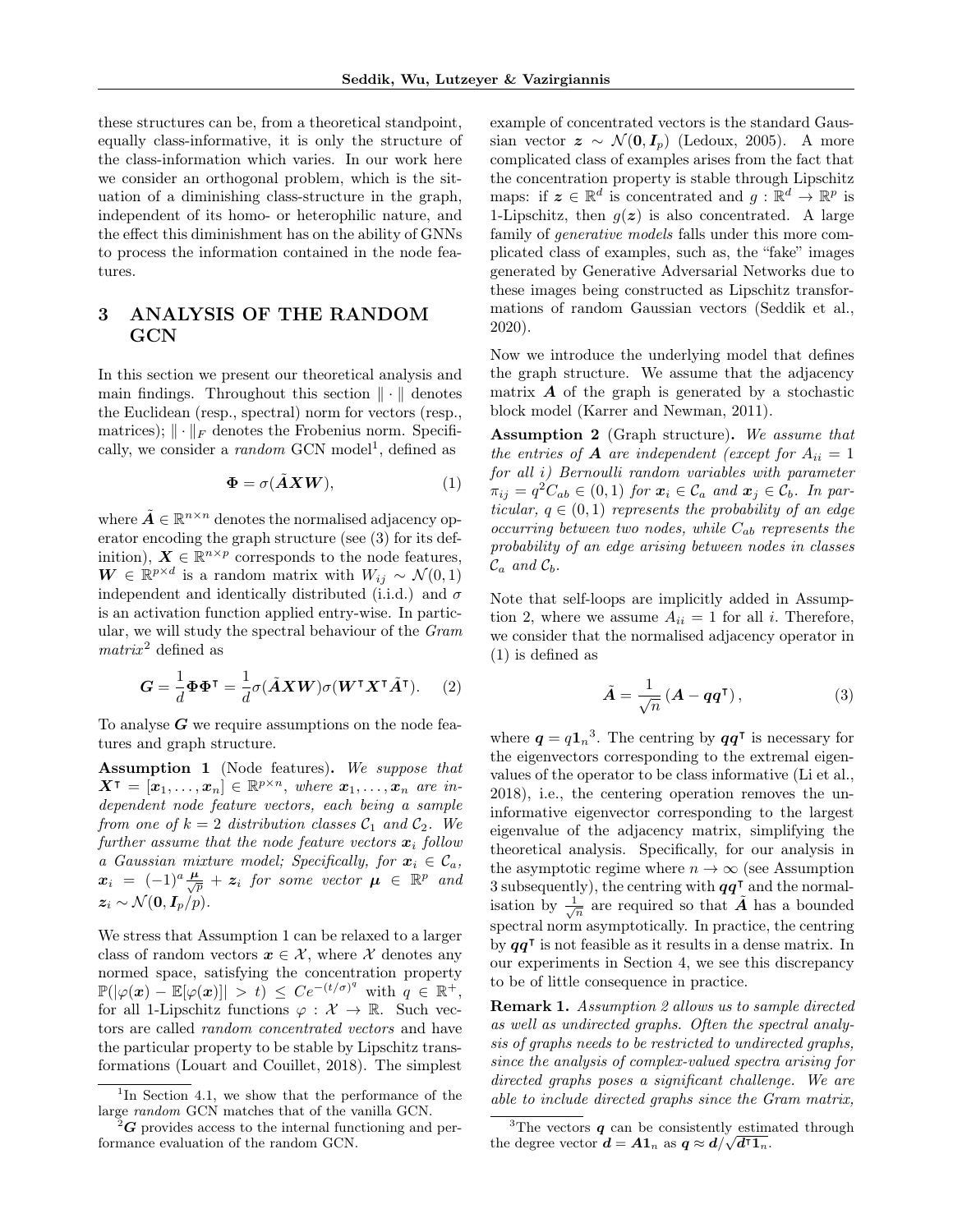analysed in Section [3.1,](#page-3-1) and  $\tilde{X}\tilde{X}^{\intercal}$ , analysed in Section [3.2,](#page-3-2) have real spectra even if the underlying graph structure is directed.

#### <span id="page-3-1"></span>3.1 Spectral Behaviour of the Gram Matrix

Let  $\tilde{X}^{\intercal} = [\tilde{x}_1, \ldots, \tilde{x}_n] = X^{\intercal} \tilde{A} \in \mathbb{R}^{p \times n}$ , the entries of the Gram matrix defined in [\(2\)](#page-2-8) are given by

$$
G_{ij} = \frac{1}{d} \sigma(\mathbf{W}^{\mathsf{T}} \tilde{\mathbf{x}}_i)^{\mathsf{T}} \sigma(\mathbf{W}^{\mathsf{T}} \tilde{\mathbf{x}}_j) = \frac{1}{d} \sum_{\ell=1}^d \sigma(\mathbf{w}_{\ell}^{\mathsf{T}} \tilde{\mathbf{x}}_i) \sigma(\mathbf{w}_{\ell}^{\mathsf{T}} \tilde{\mathbf{x}}_j),
$$

where  $w_{\ell}^{\dagger}$  $_{\ell}^{\intercal}$  denotes the  $\ell\text{-th}$  row of  $\bm{W}^{\intercal}.$  Since all the  $w_{\ell}$  follow the same distribution  $\mathcal{N} (\mathbf{0}, \mathbf{I}_p)$ , taking the expectation over  $w \sim \mathcal{N}(0, I_p)$  (conditionally on X and  $\vec{A}$ ) yields the average Gram matrix  $\vec{G}$  defined with entries

$$
\bar{G}_{ij} = \mathbb{E}_{\mathbf{w}|\mathbf{X},\mathbf{A}} \left[ \sigma(\mathbf{w}^\mathsf{T} \tilde{\mathbf{x}}_i) \sigma(\mathbf{w}^\mathsf{T} \tilde{\mathbf{x}}_j) \right]. \tag{4}
$$

In particular, in the large  $n, p, d$  limit, it has been shown in [\(Louart et al., 2018\)](#page-9-17) that the spectrum (and largest eigenvectors) of  $G$  are fully described by  $\overline{G}$ . Specifically, the *resolvent* of  $G$  defined as,

$$
Q(z) = \left(G + zI_n\right)^{-1},\tag{5}
$$

for  $z \in \mathbb{C}_+$  (with  $\Im(z) > 0$ ), has a *deterministic* equivalent<sup>[4](#page-3-3)</sup>  $\overline{Q}(z)$  (conditionally on X and A). In other words, for all  $M \in \mathbb{R}^{n \times n}$  and  $u, v \in \mathbb{R}^n$  of bounded spectral and Euclidean norms, respectively,  $\text{with probability\_ one, } \frac{1}{n} \text{Tr} \left( \bm{M}(\bm{Q}(z) - \bar{\bm{Q}}(z)) \right) \rightarrow$  $\mathbf{u}^{\dagger}(\mathbf{Q}(z) - \bar{\mathbf{Q}}(z))\mathbf{v} \to 0$ , which we will simply express using the notation  $Q(z) \leftrightarrow \overline{Q}(z)$ .

A large dimensional growth rate assumption provides the existence of  $Q(z)$ .

<span id="page-3-0"></span>**Assumption 3** (Growth rate). As  $n \to \infty$ , 1.  $p/n \to$  $c \in (0,\infty)$  and  $d/n \to r \in (0,\infty)$ ; 2.  $\limsup_n \|\tilde{\boldsymbol{X}}\|$  $\infty^5$  $\infty^5$  and  $|\mathcal{C}_a|/n \to c_a \in (0,1);$  3.  $\sigma$  is  $\lambda_{\sigma}$ -Lipschitz continuous with  $\lambda_{\sigma} > 0$  constant.

Under Assumption [3,](#page-3-0) we have from [\(Louart et al.,](#page-9-17) [2018\)](#page-9-17)

<span id="page-3-6"></span>
$$
\mathbf{Q}(z) \leftrightarrow \bar{\mathbf{Q}}(z) = \left(\frac{\bar{\mathbf{G}}}{1 + \delta_g(z)} + z\mathbf{I}_n\right)^{-1},\qquad(6)
$$

where  $\delta_g(z)$  is the unique positive solution to the fixed point equation  $\delta_g(z) = \frac{1}{n} \operatorname{Tr}(\bar{G}\bar{Q}(z)).$ 

From  $(6)$ , to describe the behaviour of  $G$  one needs to address the non-linearity  $\sigma$  in the matrix  $\bar{G}$ , this is achieved by approximating  $\bar{G}$  by a more tractable form in the large  $n$  limit. An additional regularity condition on  $\sigma$  is needed which we formulate now.

<span id="page-3-7"></span>**Assumption 4** (Regularity of  $\sigma$ ). Suppose that  $\sigma$ is twice differentiable with  $\limsup_{n,x\in\mathbb{R}}|\sigma''(x)| < \infty$ . Furthermore, for  $\xi \sim \mathcal{N}(0, 1)$  suppose  $\mathbb{E}[\sigma(\xi)] = 0$  and  $\mathbb{E}[\sigma^2(\xi)] = 1.$ 

Denote the quantity  $b_{\sigma} = \mathbb{E}[\sigma'(\xi)]$ . Under Assumptions [3-](#page-3-0)[4,](#page-3-7) from [\(Fan and Wang, 2020,](#page-9-19) Lemma F.1), the average Gram matrix  $\bar{G}$  can be approximated by the  $n \times n$  matrix  $\tilde{G} = b_{\sigma}^2 \tilde{X} \tilde{X}^{\intercal} + (1 - b_{\sigma}^2) I_n$ , since almost surely as  $n \to \infty$ 

<span id="page-3-8"></span>
$$
\frac{1}{n} \|\bar{G} - \tilde{G}\|_F^2 \to 0. \tag{7}
$$

This approximation ensures in particular that  $\bar{G}$  and G share the same spectrum.

**Remark 2.** The approximation of  $\bar{G}$  by  $\tilde{G}$  in [\(7\)](#page-3-8) is valid when the matrix  $\tilde{\mathbf{X}} \tilde{\mathbf{X}}^{\intercal}$  is of bounded spectral norm. This will be ensured in Assumption [5](#page-3-5) where additional assumptions are placed on our model parameters  $\mu$  and  $C_{ab}$ . Furthermore, since the node features  $x_i$  follow a Gaussian mixture model (as per Assump-tion [1\)](#page-2-4), if  $\bf{A}$  has a bounded spectral norm, then the matrix  $X$  falls under the setting of [\(Fan and Wang,](#page-9-19) [2020\)](#page-9-19) in which the relation in [\(7\)](#page-3-8) holds.

Since the behaviour of the average Gram matrix  $\vec{G}$ reduces to the analysis of the spectral behaviour of the matrix  $\tilde{\mathbf{X}} \tilde{\mathbf{X}}^{\mathsf{T}}$  as per the approximation in [\(7\)](#page-3-8), we will analyse  $\tilde{X}\tilde{X}^{\intercal}$  for the remainder of Section [3.](#page-2-0)

## <span id="page-3-2"></span>3.2 Spectral Behaviour of  $\tilde{X}\tilde{X}^{\dagger}$

We first need further controls on the quantities  $\mu$  and  $C_{ab}$  as we describe in the following assumption.

<span id="page-3-5"></span>Assumption 5. As  $n \to \infty$ , 1.  $\limsup_n ||\mu|| < \infty$ ; 2.  $C_{aa} = 1 + \frac{\eta_a}{\sqrt{n}}$  for  $a \in \{1,2\}$  and  $C_{ab} = 1$  for  $a \neq$  $b \in \{1,2\}$ , where  $\eta_a = (-1)^a \eta$  and  $\limsup_n \eta < \infty$ .

Remark 3. Assumption [5.](#page-3-5)2 defines a dense graph such that the clustering with spectral methods is not asymptotically trivial. Real-World graphs are usually sparse and fall within our theoretical analysis by considering the entry-wise multiplication of the adjacency

<span id="page-3-3"></span><sup>4</sup>Such a deterministic equivalent is a standard object within random matrix theory [\(Hachem et al., 2007\)](#page-9-18) since it allows us to characterise the behaviour of the eigenvalues of  $G$  as well as its largest (often informative) eigenvectors. Specifically, the *spectral measure*  $\mu_n = \frac{1}{n} \sum_{i=1}^n \delta_{\lambda_i(G)}$ of G (where  $\lambda_i(G)$  denotes the i<sup>th</sup> eigenvalue of G) is related to  $\mathbf{Q}(z)$  through the *Stieltjes transform*  $q_n(z) =$  $\int (t-z)^{-1} \mu_n(dt) = \frac{1}{n} \text{Tr}(\mathbf{Q}(-z)).$  While the eigenvector  $\hat{u}_i \in \mathbb{R}^n$  corresponding to eigenvalue  $\lambda_i(G)$  is related to  $\bm{Q}(z)$  through the Cauchy-integral  $\hat{\bm{u}}_i\hat{\bm{u}}_i^{\intercal}=\frac{-1}{2\pi i}\oint_{\Gamma_i}\bm{Q}(-z)dz$ where  $\Gamma_i$  is a positively oriented complex contour surrounding  $\lambda_i(G)$ .

<span id="page-3-4"></span><sup>5</sup>This assumption holds if additional assumptions on the node feature mean vector  $\mu$  and the graph parameters  $C_{ab}$ , which shall be provided Assumption [5,](#page-3-5) are placed.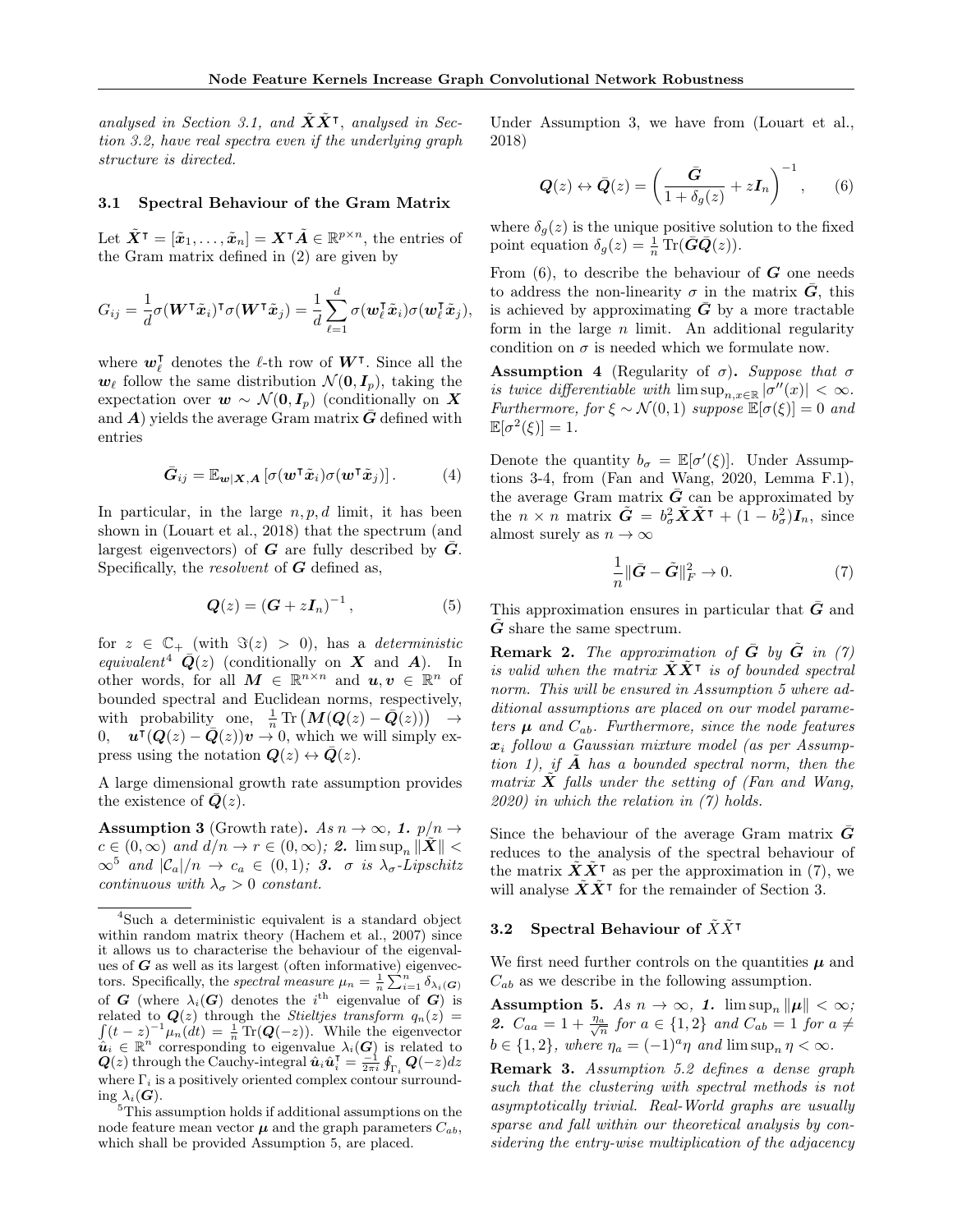.

matrix  $A$  by a random binary mask as is done by [Zarrouk et al.](#page-10-7) [\(2020\)](#page-10-7). Furthermore without loss of generality, we have specified  $\eta_a = (-1)^a \eta$  for clarity of exposition of our theoretical results (Theorem [1\)](#page-4-1), which can be generalised to different choices of the inter-class similarities (choices of  $\eta_a$ ).

Our main result (Theorem [1\)](#page-4-1) provides a deterministic equivalent for the resolvent of  $\tilde{X}\tilde{X}^{\dagger}$  defined as

$$
\mathbf{Q}_{\tilde{\mathbf{X}}}(z) = \left(\tilde{\mathbf{X}}\tilde{\mathbf{X}}^{\mathsf{T}} + z\mathbf{I}_n\right)^{-1}.
$$
 (8)

<span id="page-4-1"></span>**Theorem 1.** Define the quantities  $\gamma_f = ||\mu||^2$ ,  $\gamma_g =$  $q^2\eta$ ,  $\nu = q^2(1-q^2)$  and the matrices  $\boldsymbol{U} = [\bar{\boldsymbol{y}} \quad \boldsymbol{\phi}] \in$  $\mathbb{R}^{n\times 2}$ ,

$$
\boldsymbol{B} = \begin{bmatrix} \gamma_g^2(\frac{\gamma_f}{c} + 1) & \gamma_g(\frac{\gamma_f}{c} + 1) \\ \gamma_g(\frac{\gamma_f}{c} + 1) & \frac{\gamma_f}{c} \end{bmatrix}, \quad \boldsymbol{T} = \begin{bmatrix} 1 & 0 \\ 0 & \nu \end{bmatrix},
$$

where  $\bar{y} = \frac{y}{\sqrt{y}}$  $\frac{1}{n}$  (with  $y \in \{-1,1\}^n$  the vector of labels) and  $\phi = \frac{1}{\sqrt{n}} N \bar{y}$  with  $N \in \mathbb{R}^{n \times n}$  a random matrix having random i.i.d. entries with zero mean and variance ν. Under Assumptions [1,](#page-2-4) [2,](#page-2-7) [3](#page-3-0) and [5,](#page-3-5) the resolvent  $\boldsymbol{Q}_{\tilde{\boldsymbol{X}}}(z)$  has a deterministic  $^6$  $^6$  equivalent defined as

$$
\bar{\boldsymbol{Q}}_{\tilde{\boldsymbol{X}}}(z) = \zeta \cdot (1 + \delta_1) \left( \boldsymbol{I}_n - \zeta \boldsymbol{U} \left[ \boldsymbol{B}^{-1} + \zeta \boldsymbol{T} \right]^{-1} \boldsymbol{U}^{\mathsf{T}} \right),
$$

where  $\zeta = \frac{1+\delta_2}{\nu+z(1+\delta_1)(1+\delta_2)}$  and  $(\delta_1, \delta_2)$  is the unique couple solution of the fixed point equations system

$$
\delta_1 = \frac{1}{c} \frac{\nu(1+\delta_1)}{\nu + z(1+\delta_1)(1+\delta_2)}, \ \delta_2 = \frac{\nu(1+\delta_2)}{\nu + z(1+\delta_1)(1+\delta_2)}
$$

Sketch of proof. The proof starts by determining a random equivalent of the adjacency matrix  $\boldsymbol{A}$ . Since  $A_{ij}$  is Bernoulli distributed (see Assumption [2\)](#page-2-7) with  $A_{ij}$  is bernoum distributed (see Assumption 2) with<br>parameter  $q^2(1+(-1)^{k_i}\delta_{k_i=k_j}\eta/\sqrt{n})$  with  $k_i \in \{1,2\}$ the class of node i, we may write  $A_{ij} = q^2 + q^2$ the class of hode *i*, we hay write  $A_{ij} = q + q^2(-1)^{k_i} \delta_{k_i=k_j} \eta / \sqrt{n} + N_{ij}$  where  $N_{ij}$  is a zero mean random variable with variance  $\nu + \mathcal{O}(n^{-\frac{1}{2}})$ . Hence,  $\|\tilde{A} - (q^2 \eta \bar{y} \bar{y}^{\intercal} + \frac{1}{\sqrt{n}} N)\| \to 0 \text{ as } n \to \infty.$  Finally, exploiting standard random matrix theory tools from [\(Hachem et al., 2007;](#page-9-18) [Louart and Couillet, 2018\)](#page-9-12) provides the deterministic equivalent  $\bar{Q}_{\tilde{X}}(z)$ .  $\Box$ 

In essence, Theorem [1](#page-4-1) shows that the deterministic equivalent  $\overline{\mathbf{Q}}_{\tilde{\mathbf{X}}}(z)$  is composed of two main terms: a diagonal matrix  $\zeta \cdot (1 + \delta_1)I_n$ , which describes the behaviour of the noise in the data model (both adjacency and node features), and an informative rank-2 matrix

 $\boldsymbol{U}\left[\boldsymbol{B}^{-1}+\zeta\boldsymbol{T}\right]^{-1}\boldsymbol{U}^{\intercal}$  which correlates with the vector of labels  $\bar{y}$  if the adjacency matrix and/or the node features are informative, i.e., values  $\gamma_g$  and  $\gamma_f$ , respectively, are sufficiently large. Figure [1\(](#page-5-1)a) and (b) depict a histogram of the eigenvalues of  $\boldsymbol{X} \boldsymbol{X}^{\intercal}$  which converges to the limiting distribution described by Theorem [1,](#page-4-1) as well as its dominant eigenvector which correlates with  $\bar{y}$ . Importantly, our analysis allows us to conclude that when the graph structure is completely noisy (i.e.,  $\eta = 0$ ), the dominant eigenvector of  $\boldsymbol{X} \boldsymbol{X}^{\intercal}$ is no longer aligned with  $\bar{y}$  even if the node features are informative (i.e.,  $\gamma_f$  large) as will be clarified in Corollary [2.](#page-4-3)

<span id="page-4-3"></span>**Corollary 2** (Case  $\eta = 0$ ). Recall the notation and Assumptions of Theorem [1,](#page-4-1) for  $\eta = 0$  (i.e., a noninformative graph structure),  $\bar{\boldsymbol{Q}}_{\tilde{\boldsymbol{X}}}(z)$  takes the form

<span id="page-4-4"></span>
$$
\bar{\boldsymbol{Q}}_{\tilde{\boldsymbol{X}}}(z) = \zeta \cdot (1 + \delta_1) \left( \boldsymbol{I}_n - \frac{\zeta^2 \gamma_f}{c + \zeta \nu \gamma_f} \boldsymbol{\phi} \boldsymbol{\phi}^\mathsf{T} \right). \tag{9}
$$

And, for  $\hat{\bm{y}}$  the eigenvector of  $\tilde{\bm{X}}\tilde{\bm{X}}^\intercal$  corresponding to its largest eigenvalue,  $|\bar{y}^{\dagger} \hat{y}|^2 \rightarrow_{n \rightarrow \infty} 0$ .

Sketch of proof. Expression [\(9\)](#page-4-4) follows from Theorem [1](#page-4-1) by simply taking the limit as  $\eta \to 0$ . The second part of the Corollary is obtained by computing  $|\bar{y}^{\dagger} \hat{y}|^2 =$  $\frac{-1}{2i\pi}\oint_{\Gamma}\bar{y}^{\intercal}\boldsymbol{Q}_{\tilde{\boldsymbol{X}}}(-z)\bar{y}dz$  where  $\Gamma$  is a small positively oriented complex contour surrounding the largest eigenvalue of  $\tilde{X}\tilde{X}^{\intercal}$ . Hence, using  $\bar{Q}_{\tilde{X}}(z)$  as a proxy allows us to state  $|\bar{y}^\intercal \hat{y}|^2 + \frac{1}{2i\pi} \oint_{\Gamma} \bar{y}^\intercal \dot{\bar{Q}}_{{\tilde{X}}}^{{\tilde{\mathbf{\Lambda}}}}(-z) \bar{y} dz \to 0$  almost surely as  $n \to \infty$ . The final result is obtained by showing that  $\bar{y}^{\dagger} \phi \phi^{\dagger} \bar{y}$  concentrates around its expectation with  $\mathbb{E}[\bar{y}^{\dagger} \phi \phi^{\dagger} \bar{y}] = \frac{1}{n} \text{Var}[\bar{y}^{\dagger} N \bar{y}] = \frac{\nu}{n} \to 0$  and by evaluating  $\frac{1}{2i\pi} \oint_{\Gamma} \zeta(-z)(1+\delta_1(-z))dz = 0.$ 

The main conclusion from Corollary [2](#page-4-3) is that when the graph structure is completely random (when  $\eta = 0$ ,  $\|\tilde{A} - \frac{1}{\sqrt{n}}N\| \to 0$ , the largest eigenvector of  $\tilde{X}\tilde{X}^{\dagger}$ (which is intuitively supposed to be informative) does not correlate with the labels vector  $\bar{y}$  independently of the information contained in the node features. To overcome this issue, we propose in the now following Section [3.3](#page-4-0) to utilise node feature kernels to ensure the preservation of node feature information.

### <span id="page-4-0"></span>3.3 Message Passing through Node Feature Kernels

As discussed in Section [3.2,](#page-3-2) when the graph structure (in the extreme case) is completely random, the random GCN model fails to extract information from the node features. To make the message passing informative and thereby to robustify the GCN, we propose to consider the operator  $\mathbf{A} + \mathbf{K}$  instead of  $\mathbf{A}$ , where  $\mathbf{K}$ is a kernel matrix computed on the node features  $X$ .

<span id="page-4-2"></span><sup>&</sup>lt;sup>6</sup>The matrix  $\bar{Q}_{\tilde{X}}(z)$  is not deterministic since it depends on the random vector  $\phi$ . However, since we are interested in evaluating quantities of the forms  $\frac{1}{n} \text{Tr}(\mathbf{M}\bar{\mathbf{Q}}_{\tilde{\mathbf{X}}}(z))$  or  $u^{\intercal}\bar{Q}_{\tilde{X}}(z)v$  for  $M, u$  and v independent of  $\phi, \bar{Q}_{\tilde{X}}(z)$  has a deterministic behaviour asymptotically as  $n \to \infty$ .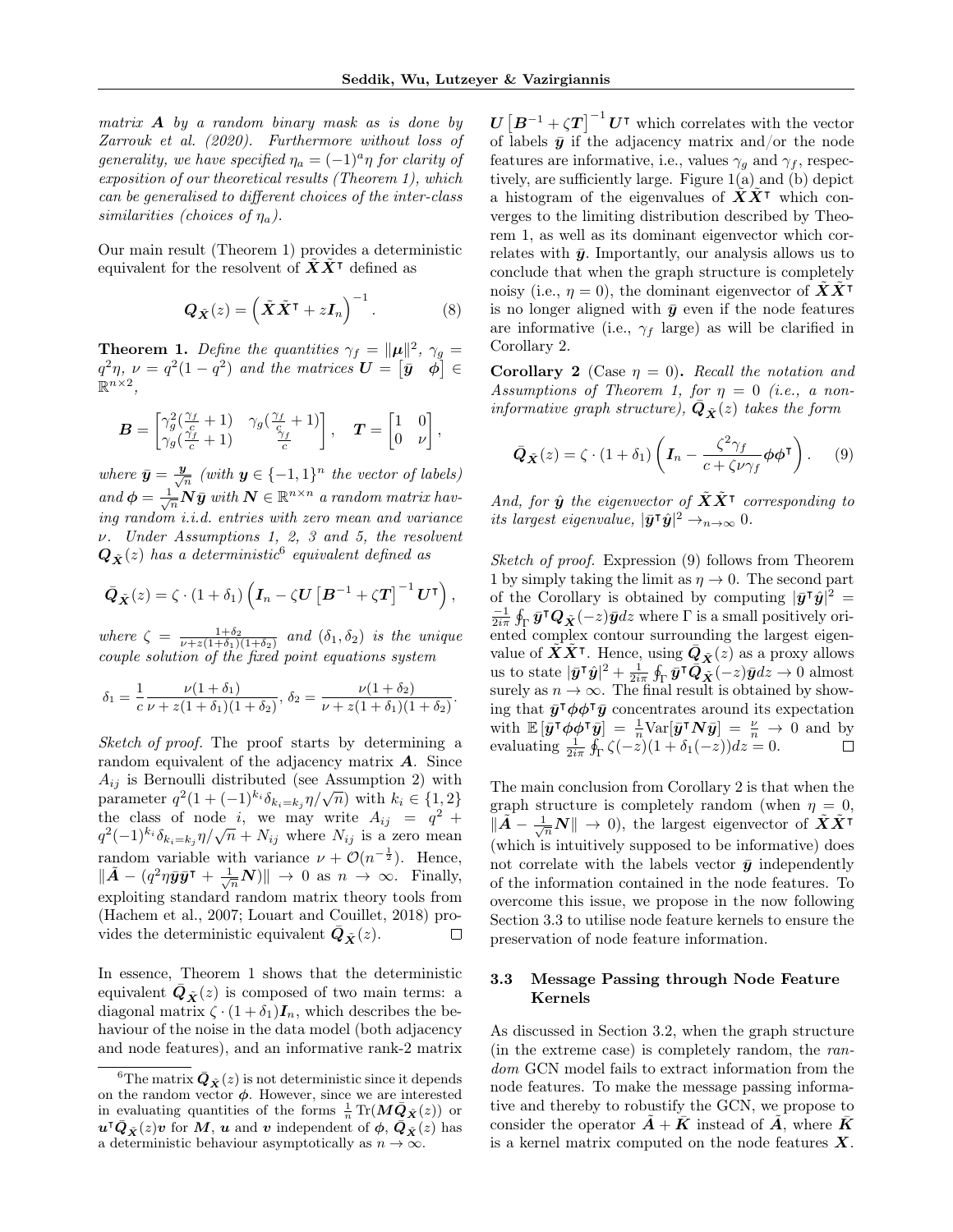

<span id="page-5-1"></span>Figure [1](#page-4-1): (a) Eigenvalues distribution of  $\tilde{X}\tilde{X}^T$  versus the theoretical density as per Theorem 1 (the theoretical density is obtained as  $f(x) = \frac{1}{\pi} \lim_{\epsilon \to 0} \Im[q(x + i\epsilon)]$  where  $q(z) = \frac{1}{n} \text{Tr}(\vec{Q}_{\tilde{X}}(z))$ . (b) Eigenvector of  $\tilde{X}\tilde{X}^{\intercal}$ corresponding to its largest eigenvalue which correlates with  $\bar{y}$ . The parameters are:  $p = 1000$ ,  $n = 200$ ,  $q=0.5, \eta=4$  and  $\mu=[2,0_{p-1}]^{\dagger}$ . (c) Alignment between the largest eigenvector of  $\tilde{X}\tilde{X}^{\dagger}$  and the labels vector  $\bar{y}$  for different added node feature kernel message passing strategies in terms of  $\eta$ . The different parameters are:  $p = 500$ ,  $n = 250$ ,  $q = 0.4$ ,  $\mu = [1.7, 0<sub>p-1</sub>]^\mathsf{T}$  and the kernel matrix has entries  $K_{ij} = x_i^\mathsf{T} x_j$ , mean and std computed over 100 runs. The GCN with message passing operator  $\ddot{A} + PKP$  outperforms other models when the graph structure is noisy (i.e., low values of  $\eta$ ).

Indeed, let **K** be a matrix with entries  $K_{ij} = \kappa(\mathbf{x}_i^{\mathsf{T}} \mathbf{x}_j)$ for some smooth function  $\kappa : \mathbb{R} \to \mathbb{R}$ . Relying on [\(El Karoui et al., 2010\)](#page-8-3), the kernel matrix  $\boldsymbol{K}$  can be approximated in spectral norm asymptotically as  $n \to \infty$  by

$$
\tilde{K} = \kappa(0) \mathbf{1}_n \mathbf{1}_n^{\mathsf{T}} + \kappa'(0) \left( \frac{\gamma_f}{c} \bar{y} \bar{y}^{\mathsf{T}} + Z Z^{\mathsf{T}} \right) + \Delta, \quad (10)
$$

where  $\Delta = \frac{\kappa''(0)}{2n}$  $\frac{\gamma'(0)}{2p}\mathbf{1}_n\mathbf{1}_n^\intercal + (\kappa(1)-\kappa(0)-\frac{\gamma_f}{c}\kappa'(0))\boldsymbol{I}_n.$ Hence, considering the matrix  $\tilde{A} + PKP$ , where  $P =$  $I_n - \frac{1}{n} \mathbf{1}_n \mathbf{1}_n^{\intercal}$  (the centring matrix), maintains the informative nature of the message passing step (through the term  $\frac{\gamma_f}{c}\bar{\bm{y}}\bar{\bm{y}}^\intercal$  even in the case where the operator  $A$  is not informative. Intuitively, the addition of the node feature kernel can be interpreted as considering both the originally recorded graph and a node feature similarity graph in the message passing architecture. This addition gives GNNs the necessary expressive ability to preserve information present in the node features, which is lost in the case of uninformative or noisy graph structures.

Figure [1\(](#page-5-1)c) shows the performance of different message passing strategies (compared to random MLP and spectral clustering; involving only node features or adjacency matrix, respectively) which confirms the effectiveness of introducing a node feature kernel in the regime where the graph similarity is noisy (i.e., low values of  $\eta$ ), a property which is also validated for practical GCNs as we will discuss in Section [4.](#page-5-0)

### <span id="page-5-0"></span>4 EXPERIMENTS

In order to validate our theoretical findings in realworld scenarios, we experiment on the node classification task using GCNs on perturbed data. In Section [4.1,](#page-6-0) we begin by justifying the use of the random GCN in the theoretical analysis. Then, we discuss results from experiments on both synthetic and realworld graphs involving a perturbation scheme on their edges. We show that the observed phenomena extend to deeper GCN architectures, and cases with node feature perturbations. Finally, in the case of deeper GCN models under structural perturbation, we demonstrate that our proposed method is comparable with state-ofthe-art GNN models also placing a particular emphasis on the node features and can be further improved when combined with other techniques.

We work on synthetic SBM graphs aligned with Assumption [5,](#page-3-5) with the intra-community link probability being  $q^2(1+\frac{\eta}{\sqrt{2}})$  $\frac{\partial}{\partial n}$  and the inter-community link probability being  $q^2$ . We vary the parameter  $\eta$  to generate SBM graphs with different types of community structure and keep other parameters fixed as  $q = 0.5$ ,  $p = 2500, n = 1600, \mu = (2, 0, \ldots, 0).$ 

We furthermore work with six real-world datasets which often serve as node classification benchmarks. These are the three well-studied citation networks of Cora, CiteSeer and PubMed [\(Sen et al., 2008\)](#page-9-20), an extended version of Cora [\(Bojchevski and Günnemann,](#page-8-4) [2018\)](#page-8-4), called CoraFull, an Amazon co-purchase graph of Photo and a Co-author network from the authors of Computer Science (CS) [\(Shchur et al., 2018\)](#page-9-21). We follow the semi-supervised node classification setting proposed by [Yang et al.](#page-10-8) [\(2016\)](#page-10-8), i.e., we use their train/valid/test split for Cora/CiteSeer/PubMed, and we randomly sample 20 nodes from each class as training set, 500 nodes as validation set and another 1000 nodes as test set for CoraFull/Photo/CS. Each experiment is repeated 10 times. Implementation details and a summary of dataset statistics can be found in the Supplementary Material Section [D.](#page-13-0)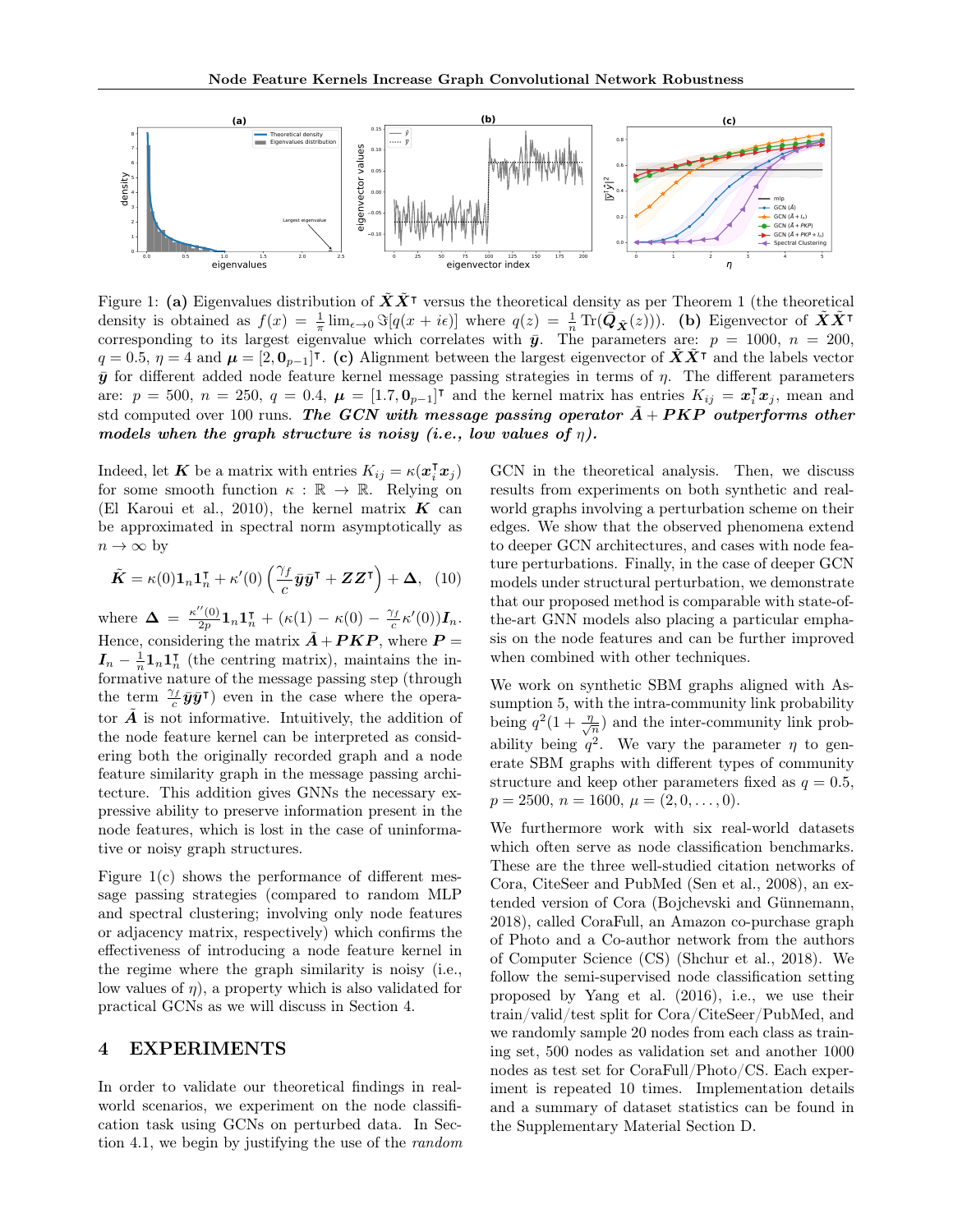

<span id="page-6-3"></span>Figure 2: Performance change over the embedding dimension with different models: random GCN, vanilla GCN and MLP.

Perturbation Scheme The studied perturbation scheme involves both edge-deletion noise, where a certain amount of existing edges are randomly sampled and removed from original graph, and edge-insertion noise, where we add a certain amount of connections sampled from the non-existing edges in the original graph. We consider scenarios where edges are removed or added or both. The ratio of edges changed, i.e., the perturbation ratio, is denoted by  $\alpha$  for *edge-deletion* and  $\beta$  for *edge-insertion*. A node feature kernel matrix is added to study its impact in practice, as shown in the following equation,

<span id="page-6-1"></span>
$$
\mathbf{X}^{(i+1)} = \sigma\left((\epsilon \hat{\mathbf{A}} + (1 - \epsilon)\mathcal{N}(\mathbf{K}))\mathbf{X}^{(i)}\mathbf{W}\right), \quad (11)
$$

where  $\vec{A}$  is the GCN message passing operator of the perturbed graph,  $\mathcal{N}(\boldsymbol{K}) = \boldsymbol{D}_{\boldsymbol{K}}^{-1/2} \boldsymbol{K} \boldsymbol{D}_{\boldsymbol{K}}^{-1/2}$  is the normalised kernel matrix built from node features ( $D_K =$  $diag(K1_n)$ . We are degree normalising the kernel to match the graph representation of the GCN message passing operator.

Node Feature Kernels As stated in Section [3.3,](#page-4-0) we use the kernel to introduce information from the node features to the message passing structure. The choices of qualified smooth kernel functions are many. In our experiment, we perform a proof of concept using the simple linear kernel, defined as the inner product between node features  $K_{ij} = \boldsymbol{x}_i^{\mathsf{T}} \boldsymbol{x}_j$ .

Kernel Sparsification Using the full kernel matrix, where the kernel value is recorded between every pair of nodes, is both computationally costly and may incorporate redundant information. Therefore, we adopt a sparsification method using the adjacency matrix of the graph, with which [\(11\)](#page-6-1) can be rewritten as,

<span id="page-6-2"></span>
$$
\mathbf{X}^{(i+1)} = \sigma\left((\epsilon \hat{\mathbf{A}} + (1 - \epsilon)\mathcal{N}(\mathbf{K} \circ \hat{\mathbf{A}}))\mathbf{X}^{(i)}\mathbf{W}\right), (12)
$$

where ∘ denotes Hadamard product. A consequence of this sparsification method is that the added computational cost stemming from the consideration of the node feature kernel is linear in the number of edges in the graph  $|E|$ , where E denotes the graph's edge set, and the node feature dimension  $p$ , i.e., of order  $\mathcal{O}(|E|p)$ . Our initial experiments sparsifying the kernel matrix by using a threshold below which all entries are set to zero resulted in worse performance and introduced the threshold as an extra hyperparameter. Therefore, we chose to only pursue the sparsification scheme in [\(12\)](#page-6-2). This preliminary observation could be a result of the particular node features that are recorded in our datasets.

#### <span id="page-6-0"></span>4.1 Experiment Analysis

Asymptotic Analysis of Random GCN To validate the practical applicability of the theoretical analysis in Section [3,](#page-2-0) we study the asymptotic behaviour of the random GCN, the vanilla GCN and a MLP baseline when the hidden dimension of node features grows. In Figure [2,](#page-6-3) we observe that with increasing hidden dimension, the performance of both the vanilla GCN and MLP remains stable, while the performance of random GCN converges to vanilla GCN's accuracy. Between hidden dimensions of 2000 and 3000 the performance of random GCN starts to match that of vanilla GCN. Hence, we have given an empirical indication of the conditions under which our theoretical model, the random GCN, and the vanilla GCN are equivalent.

Robustness to Structural Noise: Synthetic SBM We first test the performance of the proposed model on synthetic SBM graphs. Three types of SBM graph are considered, which are distinguished by the parameter  $\eta$ ,  $\eta = 0$ ,  $\eta = 4$  and  $\eta = -4$  correspond to the cases where the synthetic graph has no, a homophilic and a heterophilic community structure, respectively. We experiment on perturbation scenarios with different *eqde-deletion* and *edge-insertion* ratios. For each scenario, we record the performance of the vanilla GCN as well as its performance after adding the node-feature kernel, denoted by an appendage "  $k$ <sup>"[7](#page-6-4)</sup> in Table [1.](#page-7-0)

When a graph has no community structure, structural perturbation has little impact and adding node-feature information boosts the performance. When the graphs are homophilic and with a clear community structure, the impact from graph-structural noise become more visible. Adding a node-feature kernel significantly improves the model's robustness against edge-deletion and edge-insertion noise and their mix. The same conclusion can be drawn on heterophilic graphs perturbed by edge-insertion noise.

<span id="page-6-4"></span><sup>&</sup>lt;sup>7</sup>If not specified, the weight coefficient  $\epsilon$  of the added kernel in graph propagation is set to 0.5.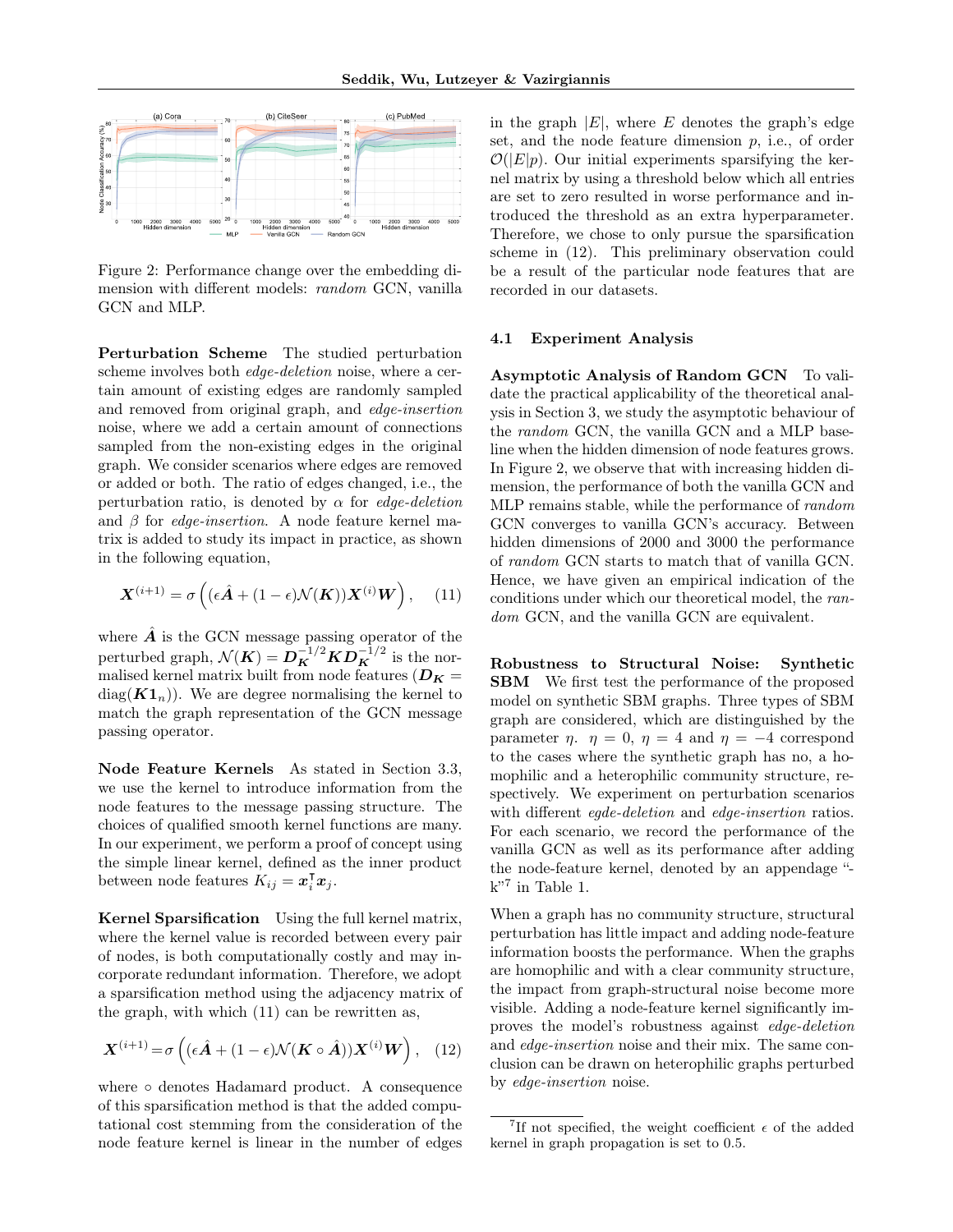<span id="page-7-0"></span>Table 1: Performance of GCN with node-feature kernel under perturbation on synthetic SBM graphs. The best results are set to bold if their range of one standard deviation does not overlap with the standard deviation of their counterpart.

|                  |                   |                  | $SBM(q = 0.5, \eta = 0)$ | $SBM(q = 0.5, \eta = 4)$ |                  | $SBM(q = 0.5, \eta = -4)$ |                  |
|------------------|-------------------|------------------|--------------------------|--------------------------|------------------|---------------------------|------------------|
|                  | $(\alpha, \beta)$ | GCN              | GCN-k                    | <b>GCN</b>               | GCN-k            | <b>GCN</b>                | GCN-k            |
|                  | (0.0, 0.0)        | $50.53 \pm 0.49$ | $66.36 \pm 0.81$         | $64.42 \pm 0.43$         | $62.26 \pm 1.04$ | $63.20 \pm 0.94$          | $61.03 + 1.08$   |
| Deletion         | (0.2, 0.0)        | $51.03 \pm 0.56$ | $65.44 \pm 1.07$         | $58.63 \pm 0.68$         | $71.57 \pm 1.42$ | $60.89 \pm 0.83$          | $54.91 \pm 1.00$ |
|                  | (0.5, 0.0)        | $49.29 \pm 0.59$ | $64.14 \pm 1.01$         | $60.76 \pm 1.29$         | $68.80 \pm 2.04$ | $58.41 \pm 1.11$          | $59.51 \pm 2.47$ |
| Insertion        | (0.0, 0.5)        | $50.57 \pm 0.75$ | $68.57 \pm 1.25$         | $60.49 \pm 0.40$         | $68.20 \pm 1.38$ | $58.82 \pm 1.16$          | $63.54 \pm 0.97$ |
|                  | (0.0, 1.0)        | $49.19 \pm 0.47$ | $59.31 \pm 0.58$         | $53.67 \pm 1.11$         | $66.57 \pm 1.73$ | $54.87 \pm 0.53$          | $60.84 \pm 0.75$ |
| $Delet.+Insert.$ | (0.5, 0.5)        | $49.26 \pm 0.59$ | $68.84 \pm 0.86$         | $50.50 \pm 0.37$         | $63.36 \pm 1.67$ | $50.94 \pm 0.86$          | $63.02 \pm 0.91$ |
|                  | (0.5, 1.0)        | $49.84 \pm 0.69$ | $65.49 \pm 1.22$         | $48.34 \pm 0.22$         | $60.16 \pm 1.21$ | $49.23 \pm 0.45$          | $59.64 \pm 1.33$ |

Table 2: Performance of GCN with and without node-feature kernel under perturbation on six real-world datasets. The format follows Table [1.](#page-7-0)

<span id="page-7-1"></span>

|                  |                   | Cora             |                  | CiteSeer         |                                    | PubMed           |                  |
|------------------|-------------------|------------------|------------------|------------------|------------------------------------|------------------|------------------|
|                  | $(\alpha, \beta)$ | GCN              | $GCN-k$          | GCN              | $GCN-k$                            | GCN              | $GCN-k$          |
|                  | (0.0, 0.0)        | $79.37 \pm 0.65$ | $76.94 \pm 0.35$ | $67.45 \pm 0.82$ | $68.08 \pm 0.91$                   | $76.04 \pm 0.67$ | $74.68 \pm 0.76$ |
| Deletion         | (0.2, 0.0)        | $76.15 \pm 0.81$ | $74.83 \pm 1.24$ | $66.79 \pm 0.57$ | $66.94 \pm 0.82$                   | $75.82 \pm 0.99$ | $74.28 \pm 0.39$ |
|                  | (0.5, 0.0)        | $72.49 \pm 0.50$ | $71.18 \pm 1.00$ | $63.53 \pm 0.75$ | $64.84 \pm 1.14$                   | $73.95 \pm 0.64$ | $73.25 \pm 0.75$ |
| Insertion        | (0.0, 0.5)        | $68.57 \pm 0.73$ | $73.10 \pm 1.10$ | $59.85 \pm 0.89$ | $66.11 \pm 1.34$                   | $64.18 \pm 0.67$ | $72.38 \pm 0.79$ |
|                  | (0.0, 1.0)        | $64.14 \pm 1.02$ | $73.36 \pm 0.98$ | $55.39 \pm 0.93$ | $64.94 \pm 0.77$                   | $60.56 \pm 0.80$ | $71.31 \pm 0.51$ |
| $Delet.+Insert.$ | (0.5, 0.5)        | $54.98 \pm 1.13$ | $66.46 \pm 1.03$ | $52.84 \pm 0.68$ | $59.03 \pm 1.04$                   | $62.62 \pm 0.72$ | $70.32 \pm 0.82$ |
|                  | (0.5, 1.0)        | $48.09 \pm 0.88$ | $62.52 \pm 0.59$ | $42.28 \pm 1.07$ | $58.07 \pm 1.34$                   | $53.25 \pm 1.57$ | $69.65 \pm 0.60$ |
|                  |                   |                  |                  |                  |                                    |                  |                  |
|                  |                   |                  | CoraFull         |                  | Photo                              |                  | $_{\rm CS}$      |
|                  | $(\alpha, \beta)$ | GCN              | $GCN-k$          | GCN              | $GCN-k$                            | GCN              | $GCN-k$          |
|                  | (0.0, 0.0)        | $57.21 \pm 0.84$ | $56.88 \pm 0.48$ | $90.94 \pm 0.49$ | $90.09 \pm 0.65$                   | $92.89 \pm 0.41$ | $92.63 \pm 0.31$ |
|                  | (0.2, 0.0)        | $57.25 \pm 0.67$ | $55.56 \pm 0.69$ | $91.87 \pm 0.40$ | $92.19 \pm 0.45$                   | $90.58 \pm 0.48$ | $90.89 \pm 0.48$ |
| Deletion         | (0.5, 0.0)        | $53.90 \pm 0.70$ | $54.62 \pm 0.87$ | $91.10 \pm 0.40$ | $87.97 \pm 0.54$                   | $89.75 \pm 0.60$ | $91.27 \pm 0.67$ |
|                  | (0.0, 0.5)        | $48.11 \pm 0.89$ | $51.79 \pm 0.65$ | $82.79 \pm 1.43$ | $84.18 \pm 1.27$                   | $87.16 \pm 0.65$ | $90.81 \pm 0.70$ |
| Insertion        | (0.0, 1.0)        | $41.76 \pm 1.03$ | $51.91 \pm 1.00$ | $72.70 \pm 6.40$ | $79.58 \pm 1.80$                   | $80.34 \pm 0.80$ | $90.61 \pm 0.37$ |
| $Delet.+Insert.$ | (0.5, 0.5)        | $34.70 \pm 0.47$ | $46.50 \pm 0.61$ | $69.70 \pm 3.70$ | $\textbf{74.65} \pm \textbf{2.36}$ | $73.75 \pm 0.98$ | $87.28 \pm 0.72$ |

Robustness to Structural Noise: Real-World datasets In this set of experiments, we study the change of model performance under the same perturbation setting on real-world datasets. Table [2](#page-7-1) shows the results over different perturbation scenarios.

Naturally the performance decreases gradually when edges are removed or added, as we can see from each column. Edge-insertion noise seems to have a larger impact on the performance than the edge-deletion noise on these real-world datasets. But this influence can be largely compensated by adding the node feature kernel. Unlike results from synthetic SBM graphs, for edge-deletion noise, the addition of the kernel on realworld datasets seems to have almost no impact.

Deeper GCN architecture and Benchmark Models The previous experiments are based on a single-layer GCN model. In practice, the bestperforming GCN models on these datasets often contain several message-passing layers and therefore, we want to observe whether our theoretical results can be extrapolated to the multi-layer case. We build a 4-layer GCN model and repeat our experiments on the Cora and CS datasets. The results are shown in Table [3.](#page-8-5) Results of the remaining datasets can be found in the Supplementary Material Section [E.](#page-14-0) Moreover, we also consider varying the weight coefficient of the added node-feature kernel in graph propagation and compare with two models specifically proposed for deep GNN architectures: Jumping Knowledge (JK, [Xu et al.](#page-10-9) [\(2018\)](#page-10-9)) and a GCN with residual connections and an identity mapping (GCNII, [Chen et al.](#page-8-6) [\(2020\)](#page-8-6)). Although not designed to tackle the graphstructural perturbation problem that we study in this paper, the two models both utilise node feature information, which makes them reasonable baselines for our proposed method.

As we can see from Table [3,](#page-8-5) there is no fundamental change in the trends observed for the single-layer model. Adding the node-feature kernel helps robustify model performance against perturbation when edges are inserted and/or removed. The improvement is even more significant when the weight coefficient  $\epsilon$  on the kernel in graph propagation is increased. Additionally, our proposed method, with a high weight on the kernel, is comparable to GCNII model and in general performs better than the JK model. However, since JK can easily be combined with our method, the node-feature kernel and JK architecture yields the best-performing model as can be seen in the rightmost column of Table [3.](#page-8-5)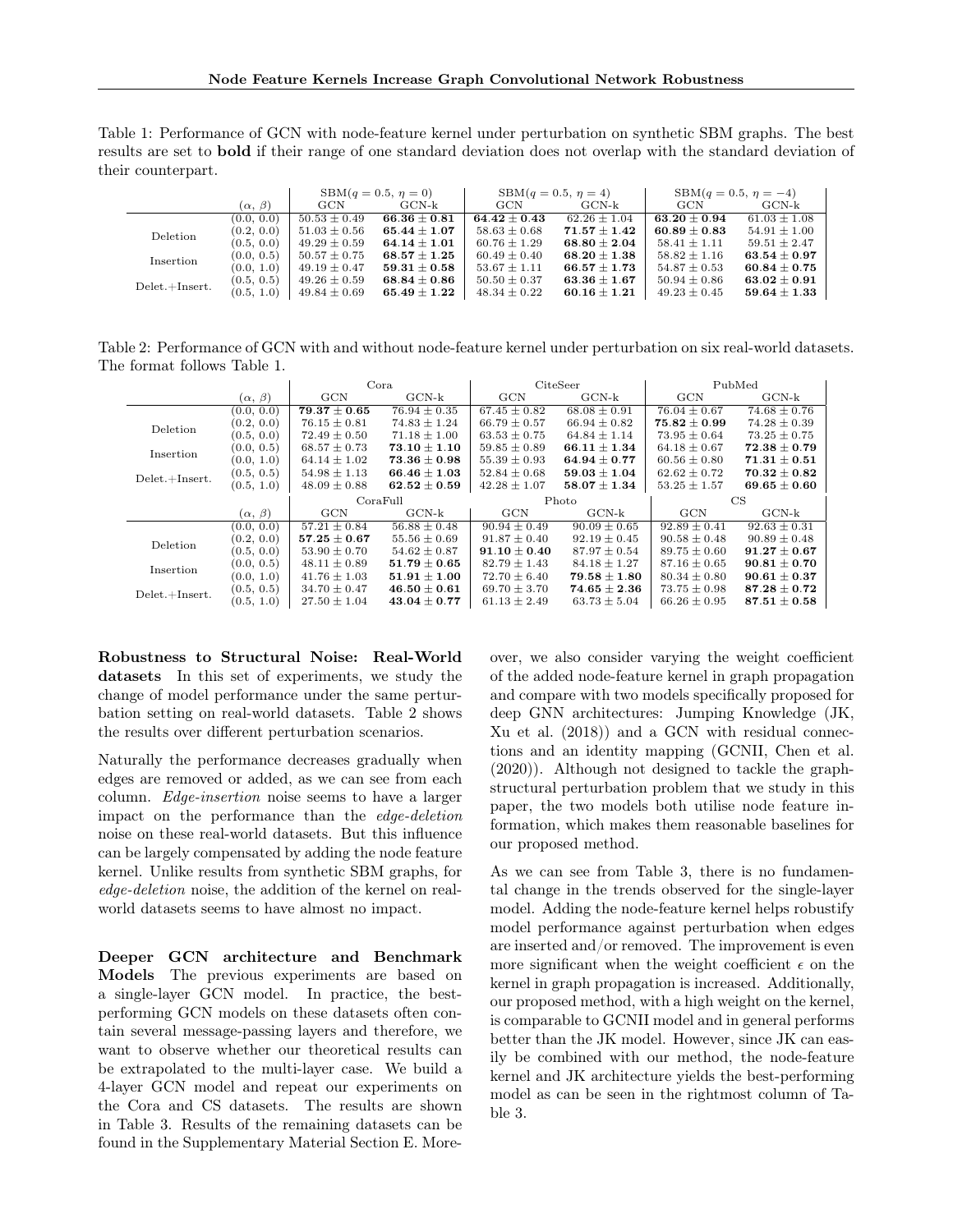<span id="page-8-5"></span>Table 3: Performance of GCN with and without node-feature kernel under perturbation on deep GCN models, compared with jump knowledge and GCNII. The format follows Table [1,](#page-7-0) where in addition we underline the second best result.

|                  |                   |                  |                            | Cora                       |                  |                  |                             |
|------------------|-------------------|------------------|----------------------------|----------------------------|------------------|------------------|-----------------------------|
|                  | $(\alpha, \beta)$ | GCN              | GCN-k ( $\epsilon = 0.5$ ) | GCN-k ( $\epsilon = 0.2$ ) | $GCN-ik$         | <b>GCNII</b>     | $GCN-k-ik$                  |
|                  | (0.0, 0.0)        | $79.05 \pm 1.36$ | $79.67 \pm 1.17$           | $79.27 \pm 1.50$           | $80.39 \pm 1.13$ | $79.62 \pm 1.24$ | $79.74 \pm 0.75$            |
| Deletion         | (0.5, 0.0)        | $74.20 \pm 1.15$ | $72.22 \pm 1.25$           | $72.74 \pm 1.23$           | $74.97 \pm 0.71$ | $73.87 \pm 0.91$ | $74.16 \pm 0.77$            |
| Insertion        | (0.0, 1.0)        | $53.48 \pm 3.49$ | $63.20 \pm 1.78$           | $71.24 \pm 1.04$           | $65.86 \pm 0.62$ | $68.26 \pm 1.15$ | $72.94 \pm 0.67$            |
| $Delet.+Insert.$ | (0.5, 0.5)        | $47.40 \pm 1.73$ | $57.34 \pm 1.53$           | $60.77 \pm 1.57$           | $57.94 \pm 0.92$ | $62.54 \pm 1.55$ | $\boldsymbol{67.11\pm0.93}$ |
|                  |                   |                  |                            | CS                         |                  |                  |                             |
|                  | $(\alpha, \beta)$ | GCN              | GCN-k ( $\epsilon = 0.5$ ) | GCN-k ( $\epsilon = 0.2$ ) | $GCN-ik$         | <b>GCNII</b>     | $GCN-k-ik$                  |
|                  | (0.0, 0.0)        | $88.44 \pm 0.84$ | $89.81 \pm 0.52$           | $91.64 \pm 0.39$           | $90.19 \pm 0.59$ | $92.13 \pm 0.39$ | $91.73 \pm 0.26$            |
| Deletion         | (0.5, 0.0)        | $86.68 \pm 0.57$ | $86.17 \pm 1.06$           | $88.91 \pm 0.62$           | $88.44 \pm 0.69$ | $90.01 \pm 0.69$ | $91.43 \pm 0.60$            |
| Insertion        | (0.0, 1.0)        | $35.84 \pm 6.91$ | $81.06 \pm 3.94$           | $88.27 \pm 0.92$           | $81.70 \pm 0.63$ | $89.33 \pm 1.02$ | $91.42 \pm 0.48$            |
| $Delet.+Insert.$ | (0.5, 0.5)        | $45.08 \pm 4.82$ | $76.27 \pm 1.08$           | $82.23 \pm 1.08$           | $73.08 \pm 1.07$ | $88.66 \pm 0.70$ | $87.53 \pm 0.85$            |

Table 4: Performance of GCN with and without node-feature kernel under both graph-structural and nodefeature perturbation on PubMed dataset. The format follows Table [1.](#page-7-0)

<span id="page-8-7"></span>

|           |                   |                                 | $\gamma=0.5$                                                                                                                   |                  | $\gamma=1.0$     | $\gamma = 5.0$   |                 |
|-----------|-------------------|---------------------------------|--------------------------------------------------------------------------------------------------------------------------------|------------------|------------------|------------------|-----------------|
|           | $(\alpha, \beta)$ | $_{\rm GCN}$                    | GCN-k                                                                                                                          | GCN              | GCN-k            | GCN              | GCN-k           |
|           |                   | $(0.0, 0.0)$   $72.78 \pm 1.62$ | $73.88 \pm 2.04$                                                                                                               | $68.40 \pm 2.95$ | $66.82 \pm 1.81$ | $42.43 \pm 2.95$ | $39.14 \pm 2.6$ |
| Deletion  |                   |                                 | $(0.5, 0.0)$   $71.61 \pm 1.31$   $70.33 \pm 2.38$   $63.81 \pm 3.43$   $64.93 \pm 2.14$   $40.41 \pm 1.92$   $38.11 \pm 1.99$ |                  |                  |                  |                 |
| Insertion |                   |                                 | $(0.0, 1.0)$   58.23 $\pm$ 1.79   68.14 $\pm$ 1.67   55.37 $\pm$ 3.33   63.35 $\pm$ 2.30   38.25 $\pm$ 1.93   38.72 $\pm$ 1.93 |                  |                  |                  |                 |

Node feature noise We now study how node feature noise interacts with our proposed model. We perform the experiments with the same perturbation setting on the PubMed dataset. But add Gaussian noise  $\mathcal{N}(\mathbf{0}, \gamma \text{ diag}(\sigma_i))$  to the node features where  $\sigma_i$ is the estimated variance of the i<sup>th</sup> feature and  $\gamma$  is a scaling parameter. The results are recorded in Table [4.](#page-8-7) We observe that only when the node feature noise is five times larger than the graph structure noise  $(\gamma = 5)$ , the addition of the node feature kernel stops to benefit the model performance. Our previous findings still hold if the node feature noise is reasonably small  $(\gamma \leq 1)$ .

### 5 CONCLUSION

We have introduced the *random* GCN, which we analysed theoretically using random matrix theory. Our analysis allowed us to conclude that perturbations of the graph structure strongly influence the performance of the GCN regardless of the information contained in the node features. For stochastic blockmodel graphs the presence of community structure (and the degree to which this structure is present) is required (beneficial) for a message passing scheme which leads to eigenvectors of the message passing operator's Gram matrix that align with the node labels. These conclusions were confirmed in multiple experiments with the standard GCN architecture on synthetic and realworld datasets. On both synthetic and real-world data we observe the introduction of a node feature kernel to the GCN's message passing scheme to significantly improve the performance of the GCN in the presence of a noisy graph structure.

#### Acknowledgements

The work of Dr. Johannes Lutzeyer and Prof. Michalis Vazirgiannis is supported by the ANR chair AML-HELAS (ANR-CHIA-0020-01).

#### References

- <span id="page-8-4"></span>Bojchevski, A. and Günnemann, S. (2018), Deep gaussian embedding of graphs: Unsupervised inductive learning via ranking, in '6th International Conference on Learning Representations (ICLR)', pp. 1– 13.
- <span id="page-8-6"></span>Chen, M., Wei, Z., Huang, Z., Ding, B. and Li, Y. (2020), Simple and deep graph convolutional networks, in 'International Conference on Machine Learning', PMLR, pp. 1725–1735.
- <span id="page-8-0"></span>Corso, G., Cavalleri, L., Beaini, D., Liò, P. and Veličković, P. (2020), 'Principal neighbourhood aggregation for graph nets', arXiv:2004.05718 .
- <span id="page-8-1"></span>Dasoulas, G., Dos Santos, L., Scaman, K. and Virmaux, A. (2020), Coloring graph neural networks for node disambiguation, in 'Proceedings of the Twenty-Ninth International Joint Conference on Artificial Intelligence (IJCAI)', pp. 2126–2132.
- <span id="page-8-3"></span>El Karoui, N. et al. (2010), 'The spectrum of kernel random matrices', Annals of statistics pp. 1–50.
- <span id="page-8-2"></span>Entezari, N., Al-Sayouri, S. A., Darvishzadeh, A. and Papalexakis, E. E. (2020), All you need is low (rank) defending against adversarial attacks on graphs, in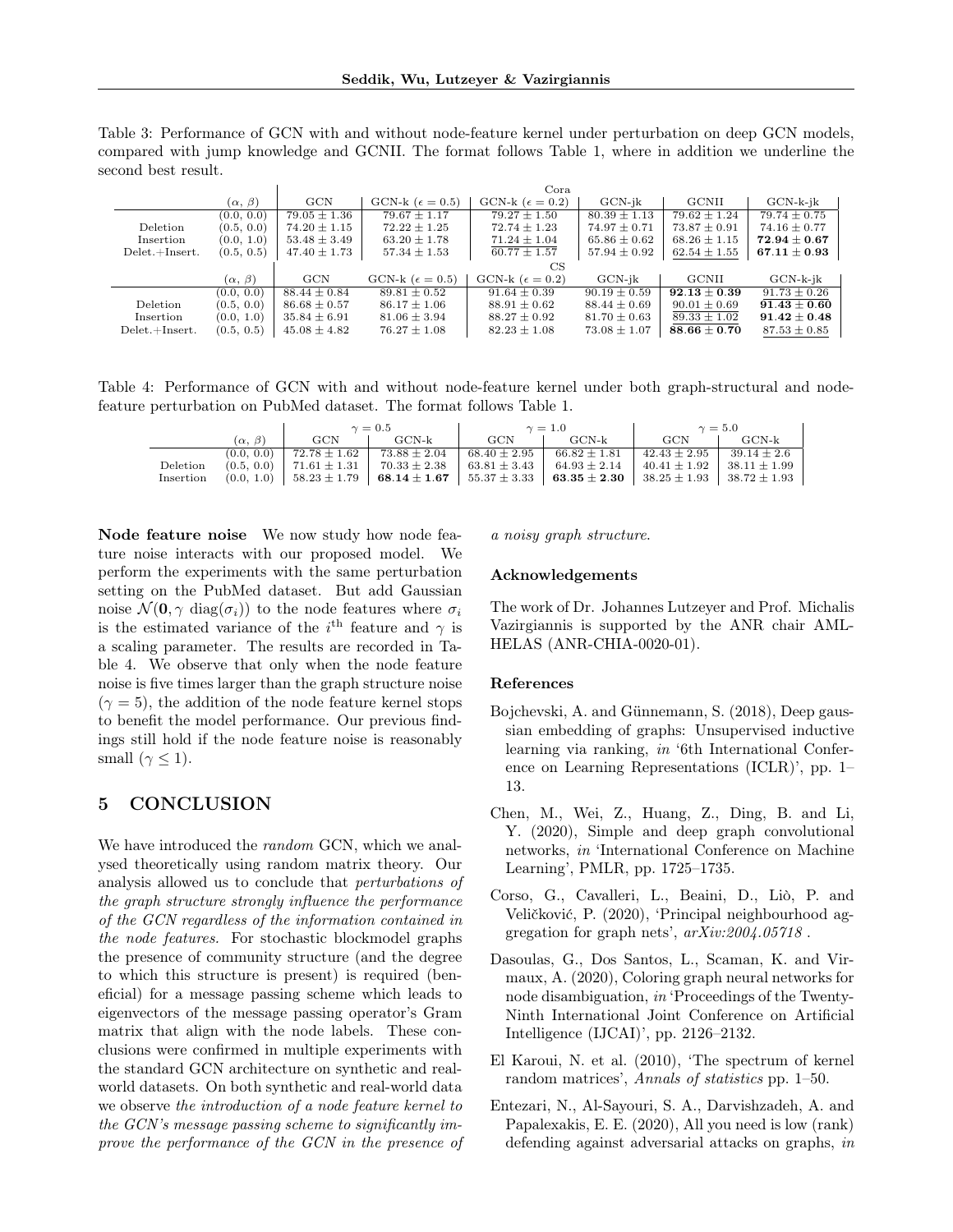'Proceedings of the 13th International Conference on Web Search and Data Mining', pp. 169–177.

- <span id="page-9-19"></span>Fan, Z. and Wang, Z. (2020), 'Spectra of the conjugate kernel and neural tangent kernel for linear-width neural networks',  $arXiv:2005.11879$ .
- <span id="page-9-24"></span>Fey, M. and Lenssen, J. E. (2019), Fast graph representation learning with PyTorch Geometric, in 'ICLR Workshop on Representation Learning on Graphs and Manifolds'.
- <span id="page-9-8"></span>Geisler, S., Zügner, D. and Günnemann, S. (2020), 'Reliable graph neural networks via robust aggregation', Advances in Neural Information Processing Systems 33, 13272–13284.
- <span id="page-9-3"></span>Gilmer, J., Schoenholz, S. S., Riley, P. F., Vinyals, O. and Dahl, G. E. (2017), Neural message passing for quantum chemistry, in 'Proceedings of the 34th International Conference on Machine Learning (ICML)', pp. 1263 – 1272.
- <span id="page-9-7"></span>Günnemann, S. (2022), Graph neural networks: Adversarial robustness, in L. Wu, P. Cui, J. Pei and L. Zhao, eds, 'Graph Neural Networks: Foundations, Frontiers, and Applications', Springer, chapter 8, pp. 149–176.
- <span id="page-9-18"></span>Hachem, W., Loubaton, P., Najim, J. et al. (2007), 'Deterministic equivalents for certain functionals of large random matrices', The Annals of Applied Probability pp. 875–930.
- <span id="page-9-0"></span>Hamilton, W. L., Ying, R. and Leskovec, J. (2017), Inductive representation learning on large graphs, in 'Proceedings of the 31st International Conference on Neural Information Processing Systems (NIPS)', Curran Associates Inc., pp. 1025 – 1035.
- <span id="page-9-9"></span>Jin, M., Chang, H., Zhu, W. and Sojoudi, S. (2021), Power up! robust graph convolutional network via graph powering, in 'AAAI Conference on Artificial Intelligence (AAAI)'.
- <span id="page-9-10"></span>Jin, W., Ma, Y., Liu, X., Tang, X., Wang, S. and Tang, J. (2020), Graph structure learning for robust graph neural networks, in 'Proceedings of the 26th ACM SIGKDD International Conference on Knowledge Discovery & Data Mining', pp. 66–74.
- <span id="page-9-15"></span>Karrer, B. and Newman, M. E. (2011), 'Stochastic blockmodels and community structure in networks', Physical review E p. 016107.
- <span id="page-9-23"></span>Kingma, D. P. and Ba, J. (2014), 'Adam: A method for stochastic optimization', arXiv preprint arXiv:1412.6980 .
- <span id="page-9-2"></span>Kipf, T. N. and Welling, M. (2017), Semi-supervised classification with graph convolutional networks, in '5th International Conference on Learning Representations (ICLR)'.
- <span id="page-9-13"></span>Ledoux, M. (2005), The concentration of measure phenomenon, number 89, American Mathematical Soc.
- <span id="page-9-16"></span>Li, Q., Han, Z. and Wu, X.-M. (2018), Deeper insights into graph convolutional networks for semisupervised learning, in 'Thirty-Second AAAI conference on artificial intelligence'.
- <span id="page-9-12"></span>Louart, C. and Couillet, R. (2018), 'Concentration of measure and large random matrices with an application to sample covariance matrices', arXiv:1805.08295 .
- <span id="page-9-17"></span>Louart, C., Liao, Z., Couillet, R. et al. (2018), 'A random matrix approach to neural networks', The Annals of Applied Probability pp. 1190–1248.
- <span id="page-9-5"></span>Maron, H., Ben-Hamu, H., Serviansky, H. and Lipman, Y. (2019), Provably powerful graph networks, in 'Advances in Neural Information Processing Systems (NeurIPS)', pp. 2156 – 2167.
- <span id="page-9-4"></span>Morris, C., Ritzert, M., Fey, M., Hamilton, W. L., Lenssen, J. E., Rattan, G. and Grohe, M. (2019), Weisfeiler and leman go neural: Higher-order graph neural networks, in 'Proceedings of the AAAI Conference on Artificial Intelligence', pp. 4602 – 4609.
- <span id="page-9-11"></span>Pei, H., Wei, B., Chang, K. C.-C., Lei, Y. and Yang, B. (2020), Geom-gcn: Geometric graph convolutional networks, in 'International Conference on Learning Representations (ICLR)'.
- <span id="page-9-14"></span>Seddik, M. E. A., Louart, C., Tamaazousti, M. and Couillet, R. (2020), Random matrix theory proves that deep learning representations of GAN-data behave as Gaussian mixtures, in 'Proceedings of the 37th International Conference on Machine Learning (ICML)', PMLR, pp. 8573–8582.
- <span id="page-9-20"></span>Sen, P., Namata, G., Bilgic, M., Getoor, L., Galligher, B. and Eliassi-Rad, T. (2008), 'Collective classification in network data', AI Magazine p. 93.
- <span id="page-9-21"></span>Shchur, O., Mumme, M., Bojchevski, A. and Günnemann, S. (2018), 'Pitfalls of graph neural network evaluation', arXiv preprint arXiv:1811.05868 .
- <span id="page-9-22"></span>Silverstein, J. W. and Bai, Z. (1995), 'On the empirical distribution of eigenvalues of a class of large dimensional random matrices', Journal of Multivariate analysis  $54(2)$ , 175-192.
- <span id="page-9-6"></span>Sun, L., Dou, Y., Yang, C., Wang, J., Yu, P. S. and Li, B. (2020), 'Adversarial attack and defense on graph data: A survey',  $arXiv:1812.10528$ .
- <span id="page-9-25"></span>Veličković, P., Cucurull, G., Casanova, A., Romero, A., Liò, P. and Bengio, Y. (2018), Graph attention networks, in '6th International Conference on Learning Representations (ICLR)'.
- <span id="page-9-1"></span>Xu, K., Hu, W., Leskovec, J. and Jegelka, S. (2019), How powerful are graph neural networks?, in '7th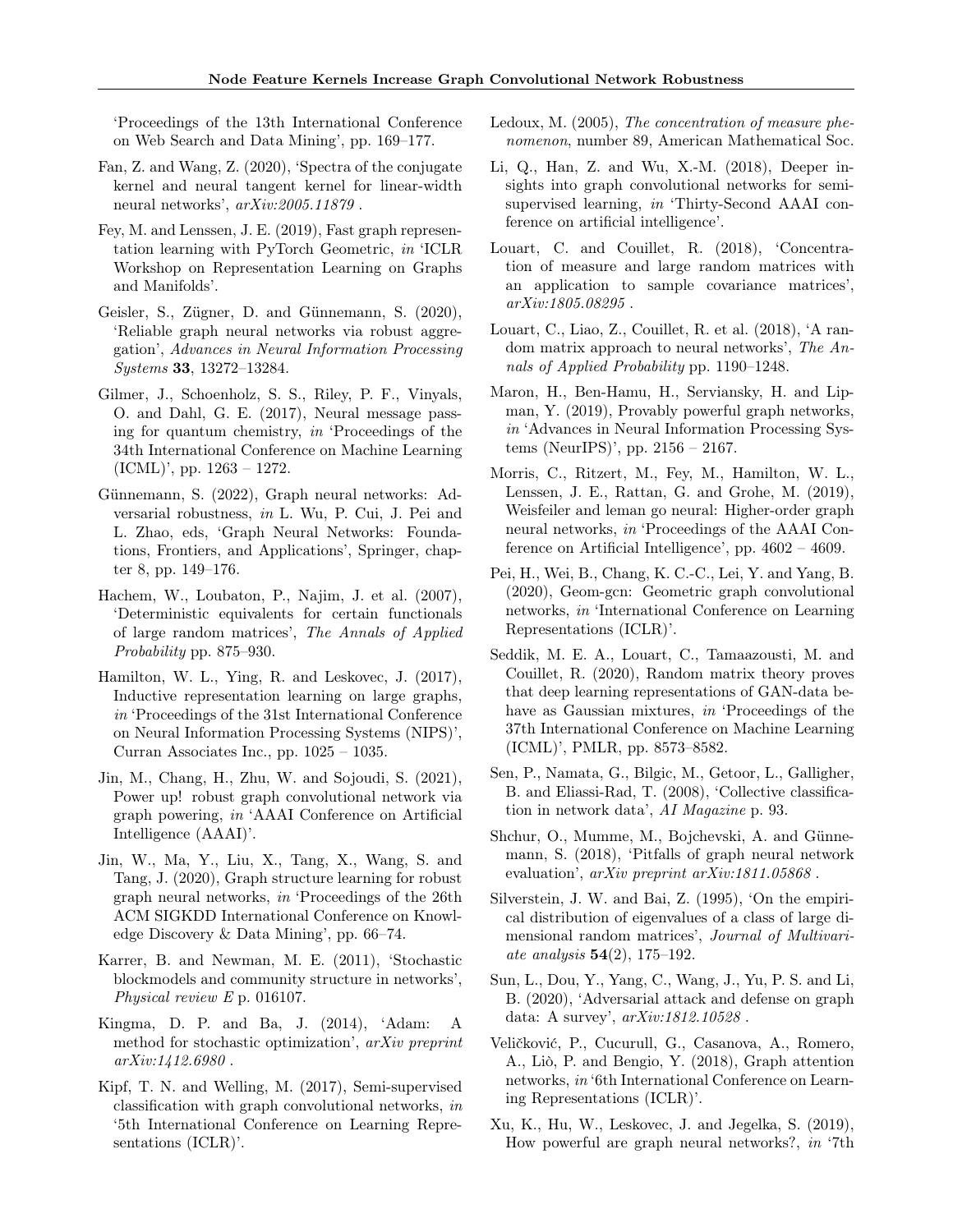International Conference on Learning Representations (ICLR)'.

- <span id="page-10-9"></span>Xu, K., Li, C., Tian, Y., Sonobe, T., Kawarabayashi, K.-i. and Jegelka, S. (2018), Representation learning on graphs with jumping knowledge networks, in 'International Conference on Machine Learning', PMLR, pp. 5453–5462.
- <span id="page-10-8"></span>Yang, Z., Cohen, W. and Salakhudinov, R. (2016), Revisiting semi-supervised learning with graph embeddings, in 'Proceedings of The 33rd International Conference on Machine Learning (ICML)', PMLR, pp. 40–48.
- <span id="page-10-7"></span>Zarrouk, T., Couillet, R., Chatelain, F. and Le Bihan, N. (2020), Performance-complexity trade-off in large dimensional statistics, in '2020 IEEE 30th International Workshop on Machine Learning for Signal Processing (MLSP)', IEEE, pp. 1–6.
- <span id="page-10-4"></span>Zhang, X. and Zitnik, M. (2020), 'Gnnguard: Defending graph neural networks against adversarial attacks', Advances in Neural Information Processing Systems 33, 9263–9275.
- <span id="page-10-1"></span>Zhou, Y., Zheng, H. and Huang, X. (2020), 'Graph neural networks: Taxonomy, advances and trends', arXiv:2012.08752 .
- <span id="page-10-3"></span>Zhu, D., Zhang, Z., Cui, P. and Zhu, W. (2019), Robust graph convolutional networks against adversarial attacks, in 'Proceedings of the 25th ACM SIGKDD International Conference on Knowledge Discovery & Data Mining', pp. 1399–1407.
- <span id="page-10-6"></span>Zhu, J., Rossi, R. A., Rao, A., Mai, T., Lipka, N., Ahmed, N. K. and Koutra, D. (2021), 'Graph neural networks with heterophily', Proceedings of the AAAI Conference on Artificial Intelligence pp. 11168– 11176.
- <span id="page-10-5"></span>Zhu, J., Yan, Y., Zhao, L., Heimann, M., Akoglu, L. and Koutra, D. (2020), 'Beyond homophily in graph neural networks: Current limitations and effective designs', Advances in Neural Information Processing Systems 33, 7793–7804.
- <span id="page-10-0"></span>Zügner, D. and Günnemann, S. (2019), Adversarial attacks on graph neural networks via meta learning, in '7th International Conference on Machine Learning (ICLR)'.
- <span id="page-10-2"></span>Zügner, D. and Günnemann, S. (2020), Certifiable robustness of graph convolutional networks under structure perturbations, in 'Proceedings of the 26th ACM SIGKDD International Conference on Knowledge Discovery & Data Mining', pp. 1656–1665.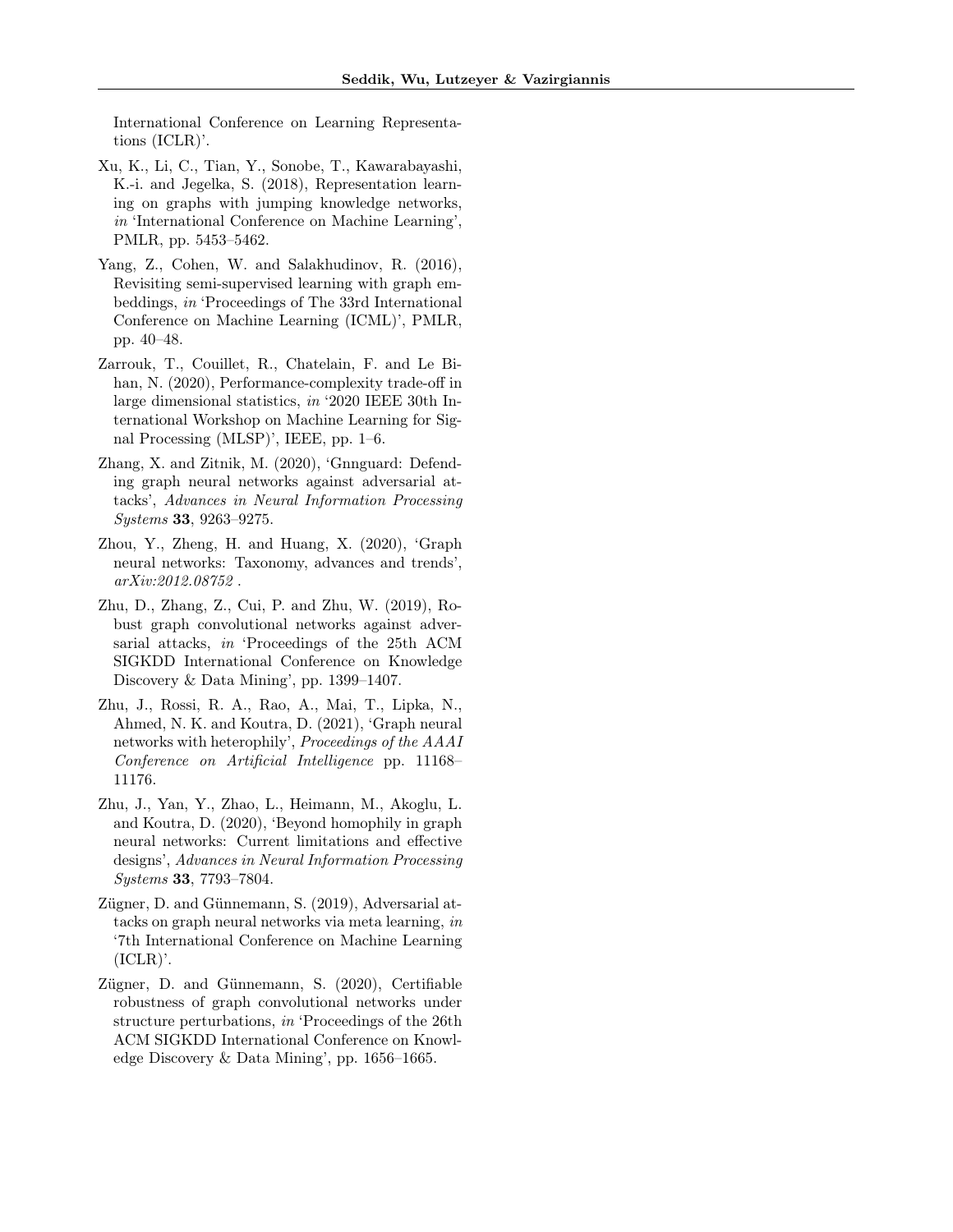# Supplementary Material: Node Feature Kernels Increase Graph Convolutional Network Robustness

# A RANDOM MATRIX THEORY BACKGROUND

We begin by recalling several random matrix theory tools that are needed to establish our main results. First, we recall a fundamental result (Theorem [3\)](#page-11-0) from [Louart and Couillet](#page-9-12) [\(2018\)](#page-9-12) which provides a deterministic equivalent for the resolvent of a sample covariance matrix.

<span id="page-11-0"></span>Theorem 3 (Deterministic equivalent for sample covariance matrices [Louart and Couillet](#page-9-12) [\(2018\)](#page-9-12)). Let  $M \in$  $\mathbb{R}^{n \times n}$  such that  $\|MM^{\intercal}\| < \infty^8$  $\|MM^{\intercal}\| < \infty^8$  w.r.t. n and  $\tilde{Z} \in \mathbb{R}^{n \times p}$  some random matrix with i.i.d. entries having zero mean, unit variance and a finite forth order moment. In the limit  $n \to \infty$  with  $p/n \to c \in (0,\infty)$ , the resolvent  $\bm{Q}(z)=\left(\frac{1}{p}\bm{M}\tilde{\bm{Z}}\tilde{\bm{Z}}^\intercal\bm{M}^\intercal+z\bm{I}_n\right)^{-1}$  for  $z\in\mathbb{C}$  with  $\Im(z)>0$ , admits a deterministic equivalent  $\bar{\bm{Q}}(z)$  defined as

$$
\bar{Q}(z) = \left(\frac{MM^{\mathsf{T}}}{1+\delta(z)} + z\bm{I}_n\right)^{-1},\,
$$

where  $\delta(z)$  is the unique solution to the fixed point equation  $\delta(z) = \frac{1}{p} \text{Tr}(\mathbf{M}^\intercal \bar{\mathbf{Q}}(z)\mathbf{M}).$ 

*Proof.* Denote  $a_i = M\tilde{z}_i$ , hence

$$
\boldsymbol{Q}(z) = \left(\frac{1}{p}\sum_{i=1}^n \boldsymbol{a}_i \boldsymbol{a}_i^{\intercal} + z\boldsymbol{I}_n\right)^{-1} = \boldsymbol{Q}_{-i} - \frac{\boldsymbol{Q}_{-i}\frac{1}{p}\boldsymbol{a}_i\boldsymbol{a}_i^{\intercal}\boldsymbol{Q}_{-i}}{1 + \frac{1}{p}\boldsymbol{a}_i^{\intercal}\boldsymbol{Q}_{-i}\boldsymbol{a}_i},
$$

where  $\bm{Q}_{-i} = \left(\frac{1}{p} \sum_{j \neq i}^{n} \bm{a}_j \bm{a}_j^{\intercal} + z \bm{I}_n\right)^{-1}$ , and we also have

$$
\boldsymbol{Q}(z)\boldsymbol{a}_i = \frac{\boldsymbol{Q}_{-i}\boldsymbol{a}_i}{1+\frac{1}{p}\boldsymbol{a}_i^\mathsf{T}\boldsymbol{Q}_{-i}\boldsymbol{a}_i}.
$$

A deterministic equivalent for  $Q(z)$  (which approximates  $\mathbb{E}[Q(z)]$ ) is of the form  $\bar{Q}(z) = (F + zI_n)^{-1}$  for some deterministic matrix F, by computing the difference  $\bar{Q}(z) - \mathbb{E}[Q(z)]$  using the above identities, we obtain

$$
\bar{Q}(z) - \mathbb{E}[Q(z)] = \frac{1}{n} \sum_{i=1}^{n} \mathbb{E}\left[Q_{-i}\left(\frac{a_i a_i^{\mathsf{T}}}{1 + \frac{1}{p} a_i^{\mathsf{T}} Q_{-i} a_i} - \mathbf{F}\right) \bar{Q}(z)\right] + \frac{1}{n^2} \sum_{i=1}^{n} \mathbb{E}\left[Q_{-i}(z) a_i a_i^{\mathsf{T}} Q_{-i}(z) \mathbf{F} \bar{Q}(z)\right].
$$

It can be shown that the matrix  $\frac{1}{n^2} \sum_{i=1}^n \mathbb{E} \left[ \mathbf{Q}_{-i}(z) \mathbf{a}_i \mathbf{a}_i^{\mathsf{T}} \mathbf{Q}_{-i}(z) \mathbf{F} \bar{\mathbf{Q}}(z) \right]$  has a vanishing operator norm as  $n \to \infty$ . Therefore,  $\boldsymbol{F}$  can be taken as

$$
\boldsymbol{F} = \frac{\mathbb{E}\left[\boldsymbol{a}_i \boldsymbol{a}_i^\intercal\right]}{1 + \mathbb{E}\left[\frac{1}{p}\boldsymbol{a}_i^\intercal \boldsymbol{Q}_{-i}\boldsymbol{a}_i\right]} = \frac{\boldsymbol{M}\boldsymbol{M}^\intercal}{1 + \frac{1}{p}\operatorname{Tr}(\boldsymbol{M}^\intercal \mathbb{E}\left[\boldsymbol{Q}_{-i}\right]\boldsymbol{M})}
$$

Which provides the defined deterministic equivalent in Theorem [3.](#page-11-0)

Another useful result which is known as the perturbation lemma [\(Silverstein and Bai, 1995\)](#page-9-22) is also needed here.

 $\Box$ 

<span id="page-11-1"></span> $\frac{8}{1}$  MM<sup>T</sup> remains constant as n goes to infinity.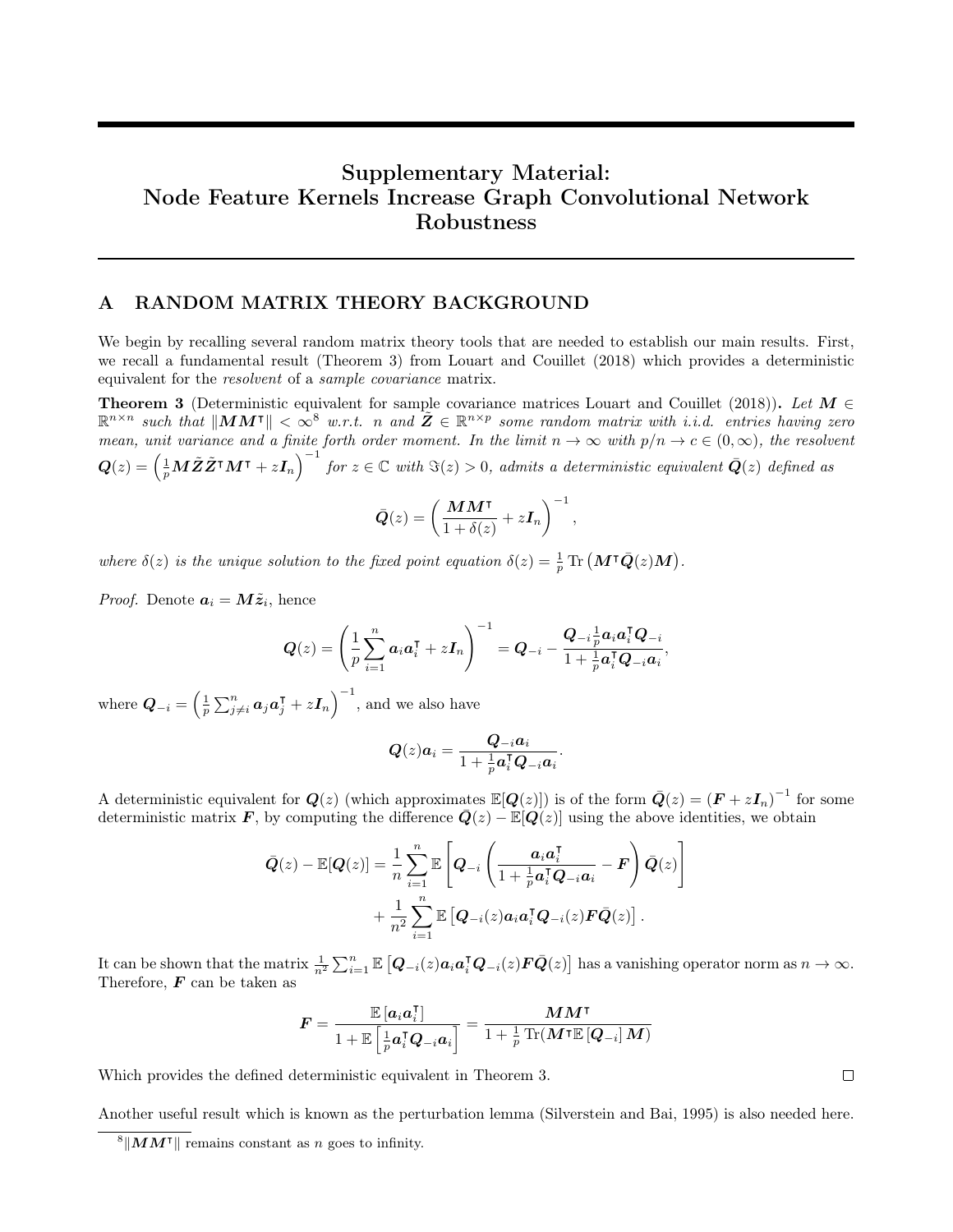<span id="page-12-0"></span>**Lemma 4** (Perturbation lemma [Silverstein and Bai](#page-9-22) [\(1995\)](#page-9-22)). Let  $A, B \in \mathbb{R}^{n \times n}$  some symmetric matrices,  $u \in \mathbb{R}^n$ ,  $\gamma \in \mathbb{R}$  and  $z \in \mathbb{C}$  with  $\Im(z) > 0$ , then

$$
\left|\text{Tr}\left(\boldsymbol{A}(\boldsymbol{B}+\gamma \boldsymbol{u}\boldsymbol{u}^{\intercal}+z\boldsymbol{I}_n)^{-1}\right)-\text{Tr}\left(\boldsymbol{A}(\boldsymbol{B}+z\boldsymbol{I}_n)^{-1}\right)\right|\leq \frac{\|\boldsymbol{A}\|}{|\Im(z)|}.
$$

In particular, for  $A = \frac{1}{n} I_n$ , we have  $\frac{1}{n} \text{Tr}(B + \gamma uu^{\intercal} + zI_n)^{-1} = \frac{1}{n} \text{Tr}(B + zI_n)^{-1} + \mathcal{O}(n^{-1})$ , which shows that the spectral measure of  $\vec{B} + \gamma \vec{u} \vec{u}$  is asymptotically close to that of  $\vec{B}$  in the large n limit.

<span id="page-12-1"></span>Finally, we will need the Woodbury matrix identity from the following Lemma. **Lemma 5** (Woodbury identity). Let  $A \in \mathbb{R}^{n \times n}$  and  $B \in \mathbb{R}^{k \times k}$  invertible and  $U \in \mathbb{R}^{n \times k}$ , then

$$
\left(\bm{A} + \bm{U}\bm{B}\bm{U}^{\intercal}\right)^{-1} = \bm{A}^{-1} - \bm{A}^{-1}\bm{U}\left(\bm{B}^{-1} + \bm{U}^{\intercal}\bm{A}^{-1}\bm{U}\right)^{-1}\bm{U}^{\intercal}\bm{A}^{-1}.
$$

### <span id="page-12-3"></span>B PROOF OF THEOREM [1](#page-4-1)

The proof starts by establishing a random equivalent for the normalised Adjacency operator given by  $\tilde{A}$  =  $\frac{1}{\sqrt{n}} (\mathbf{A} - \mathbf{q}\mathbf{q}^{\mathsf{T}})$ . By Assumptions 2, 3 and 5, we have straightforwardly that, almost surely

$$
\left\| \tilde{\mathbf{A}} - \left( q^2 \eta \bar{\mathbf{y}} \bar{\mathbf{y}}^\mathsf{T} + \frac{1}{\sqrt{n}} \mathbf{N} \right) \right\| \to 0, \tag{13}
$$

where N is a random matrix with i.i.d. entries of zero mean and variance  $\nu = q^2(1-q^2)$ . Besides, since  $\mathbb{E}\left[\boldsymbol{X}\boldsymbol{X}^{\intercal}\right] = \frac{\|\boldsymbol{\mu}\|^2}{c}$  $\frac{d\mathbf{r}}{c}\bar{\mathbf{y}}\bar{\mathbf{y}}$ <sup>T</sup> +  $\mathbf{I}_n$ , letting  $\gamma_f = \|\boldsymbol{\mu}\|^2$  and  $\gamma_g = q^2\eta$ , we consider the equivalent multiplicative model for  $Y$  defined as

$$
\boldsymbol{Y} = \left(\gamma_g \bar{\boldsymbol{y}} \bar{\boldsymbol{y}}^{\intercal} + \frac{1}{\sqrt{n}} \boldsymbol{N}\right) \left(\frac{\gamma_f}{c} \bar{\boldsymbol{y}} \bar{\boldsymbol{y}}^{\intercal} + \boldsymbol{I}_n\right)^{\frac{1}{2}} \boldsymbol{Z},
$$

where **Z** is random matrix with i.i.d. entries of zero mean and variance  $\frac{1}{p}$ . Conditionally on N, applying Theorem [3](#page-11-0) for  $M = \left(\gamma_g \bar{y}\bar{y}^{\intercal} + \frac{1}{\sqrt{n}}N\right)\left(\frac{\gamma_f}{c}\bar{y}\bar{y}^{\intercal} + I_n\right)^{\frac{1}{2}}$ , a deterministic equivalent of  $Q_Y(z) = (YY^{\intercal} + zI_n)^{-1}$ is given by

$$
\bar{Q}_{Y|N}(z) = \left( \frac{\left(\gamma_g \bar{y} \bar{y}^\mathsf{T} + \frac{1}{\sqrt{n}} N\right) \left(\frac{\gamma_f}{c} \bar{y} \bar{y}^\mathsf{T} + \mathbf{I}_n\right) \left(\gamma_g \bar{y} \bar{y}^\mathsf{T} + \frac{1}{\sqrt{n}} N\right)}{1 + \delta_1(z)} + z \mathbf{I}_n \right)^{-1} \tag{14}
$$

$$
=\left(\frac{\boldsymbol{UBU^{\intercal}}+\frac{1}{n}\boldsymbol{NN^{\intercal}}}{1+\delta_1(z)}+z\boldsymbol{I}_n\right)^{-1},\tag{15}
$$

where

<span id="page-12-2"></span>
$$
\boldsymbol{U} = [\bar{\boldsymbol{y}}, \boldsymbol{\phi}] \in \mathbb{R}^{n \times 2}, \quad \boldsymbol{B} = \begin{bmatrix} \gamma_2^2 \left( \frac{\gamma_1}{c} + 1 \right) & \left( \frac{\gamma_1}{c} + 1 \right) \gamma_2 \\ \left( \frac{\gamma_1}{c} + 1 \right) \gamma_2 & \frac{\gamma_1}{c} \end{bmatrix} \tag{16}
$$

with  $\phi = \frac{1}{\sqrt{n}} N \bar{y}$ ,  $\bar{y} = y/\sqrt{n}$  and  $\delta_1(z) = \frac{1}{p} \text{Tr} \left( (\bm{U} \bm{B} \bm{U}^{\intercal} + \frac{1}{n} \bm{N} \bm{N}^{\intercal}) \bar{\bm{Q}}_{\bm{Y}|\bm{N}}(z) \right)$ . Applying Lemma [4,](#page-12-0)  $\delta_1(z)$  is simply the solution to  $\delta_1(z) = \frac{1}{p} \text{Tr} \left( \frac{1}{n} N N^{\intercal} \bar{Q}_{Y|N}(z) \right)$ . Moreover, defining the matrix  $\bar{Q}_{Y|N}^{-B}(z) =$  $\left(\frac{\frac{1}{n}NN^{\intercal}}{1+\delta_1(z)}+z\boldsymbol{I}_n\right)^{-1}$ , we have by Lemma [5](#page-12-1)

$$
\bar{Q}_{Y|N}(z) = \bar{Q}_{Y|N}^{-B}(z) - \bar{Q}_{Y|N}^{-B}(z)U((1+\delta_1(z))B^{-1} + U^{T}\bar{Q}_{Y|N}^{-B}(z)U)^{-1}U^{T}\bar{Q}_{Y|N}^{-B}(z).
$$
 (17)

Again by Theorem [3,](#page-11-0) a deterministic equivalent of  $\bar{Q}_{Y|N}^{-B}(z)$  is given by

$$
\bar{Q}_{Y}^{-B}(z) = \left(\frac{\nu I_{n}}{(1+\delta_{1}(z))(1+\delta_{2}(z))} + zI_{n}\right)^{-1} = \frac{(1+\delta_{1}(z))(1+\delta_{2}(z))}{\nu + z(1+\delta_{1}(z))(1+\delta_{2}(z))}I_{n},\tag{18}
$$

where  $\delta_2(z)$  is the unique solution to  $\delta_2(z) = \frac{1}{n} \operatorname{Tr} \left( \frac{\nu I_n}{(1 + \delta_1(z))} \bar{Q}_Y^{-B}(z) \right) = \frac{\nu (1 + \delta_2(z))}{\nu + z(1 + \delta_1(z))(1 + \delta_2(z))}$ , and similarly  $\delta_1(z)$ satisfies  $\delta_1(z) = \frac{1}{c} \frac{\nu(1+\delta_1(z))}{\nu+z(1+\delta_1(z))(1+\delta_2(z))}$ . Therefore, replacing  $\bar{Q}_{Y|N}^{-B}(z)$  in [\(17\)](#page-12-2) by its deterministic equivalent  $\bar{Q}_Y^{-B}(z)$  and since  $\overline{U^{\dagger}U} \to \overline{T}$  almost surely, provides the final result of Theorem 3.4.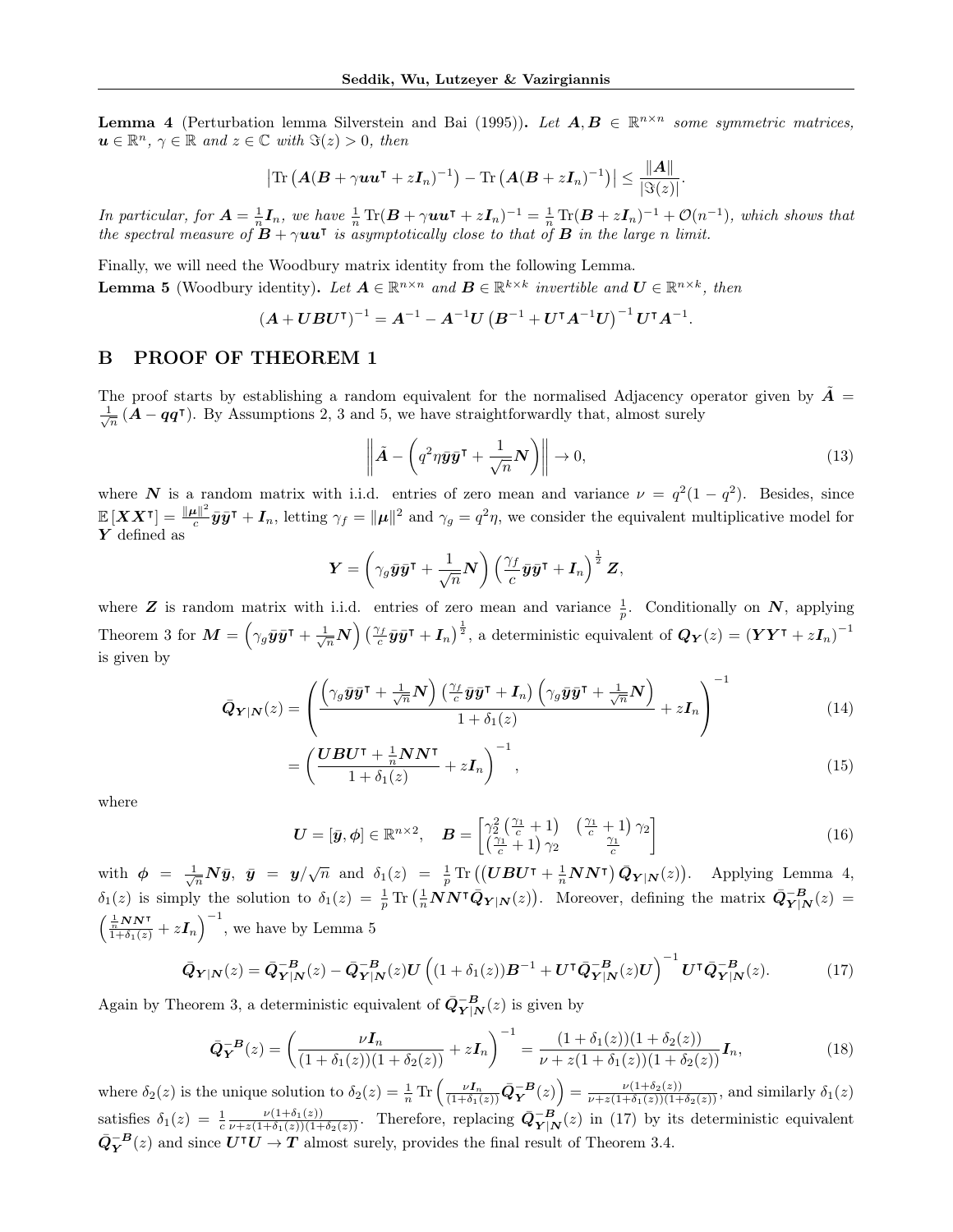| $\#$ FEATURES | $#$ NODES | #EDGES | $\#\texttt{CLASSES}$ |
|---------------|-----------|--------|----------------------|
| 1433          | 2708      | 5208   |                      |
| 3703          | 3327      | 4552   | 6                    |
| 500           | 19717     | 44338  | 3                    |
| 8710          | 18703     | 62421  | 67                   |
| 745           | 7487      | 119043 | 8                    |
| 6805          | 18333     | 81894  | 15                   |
|               |           |        |                      |

<span id="page-13-1"></span>Table 5: Statistics of the datasets used in our experiments.

# C Proof of Corollary [2](#page-4-3)

Following the same procedure as in Section [B,](#page-12-3) when  $\eta = 0$ , a deterministic equivalent for  $\mathbf{Q}_{\mathbf{Y}}(z)$  takes the form

$$
\bar{\mathbf{Q}}_{\mathbf{Y}}(z) = \zeta(z)(1 + \delta_1(z)) \left( \mathbf{I}_n - \frac{\zeta^2(z)\gamma_f}{c + \nu \gamma_f \zeta(z)} \phi \phi^{\mathsf{T}} \right). \tag{19}
$$

By definition of the deterministic equivalent, we have almost surely

$$
|\bar{\mathbf{y}}^{\mathsf{T}}\hat{\mathbf{y}}|^2 = \frac{-1}{2\pi i} \oint_{\Gamma} \bar{\mathbf{y}}^{\mathsf{T}} \mathbf{Q}_{\mathbf{Y}}(-z) \bar{\mathbf{y}} dz \to_{n \to \infty} \frac{-1}{2\pi i} \oint_{\Gamma} \bar{\mathbf{y}}^{\mathsf{T}} \bar{\mathbf{Q}}_{\mathbf{Y}}(-z) \bar{\mathbf{y}} dz.
$$
 (20)

Hence, we need to evaluate the Cauchy-integral  $\frac{-1}{2\pi i} \oint_{\Gamma} \bar{y}^{\mathsf{T}} \bar{Q}_{Y}(-z) \bar{y} dz$ . In particular, the quadratic form  $\bar{y}^{\intercal}\bar{Q}_{Y}(z)\bar{y}$  evaluates as

$$
\bar{\mathbf{y}}^{\mathsf{T}}\bar{\mathbf{Q}}_{\mathbf{Y}}(z)\bar{\mathbf{y}} = \zeta(z)(1+\delta_1(z))\left(1-\frac{\zeta^2(z)\gamma_f}{c+\nu\gamma_f\zeta(z)}\bar{\mathbf{y}}^{\mathsf{T}}\boldsymbol{\phi}\boldsymbol{\phi}^{\mathsf{T}}\bar{\mathbf{y}}\right) \to_{n\to\infty} \zeta(z)(1+\delta_1(z)).
$$

Indeed, since the mapping  $\mathbf{X} \mapsto \frac{1}{\sqrt{n}} \bar{\mathbf{y}}^\mathsf{T} \mathbf{X} \bar{\mathbf{y}}$  is  $\frac{1}{\sqrt{n}}$ -Lipschitz transformation w.r.t. the Frobenius norm  $\|\cdot\|_F$ , then we have the concentration inequality, for all  $t \geq 0$ 

$$
\mathbb{P}\left(\left|\frac{1}{\sqrt{n}}\bar{\mathbf{y}}^{\mathsf{T}}\mathbf{N}\bar{\mathbf{y}} - \mathbb{E}\left[\frac{1}{\sqrt{n}}\bar{\mathbf{y}}^{\mathsf{T}}\mathbf{N}\bar{\mathbf{y}}\right]\right| > t\right) \leq C \, e^{-\left(\sqrt{n}\,t/\nu\right)^2},\tag{21}
$$

for some constant  $C \geq 0$  independent of n. In particular, since  $\mathbb{E}\left[\frac{1}{\sqrt{n}}\bar{\bm{y}}^{\intercal}\bm{N}\bar{\bm{y}}\right] = 0$ , we have

$$
\mathbb{P}\left(\left|\left(\frac{1}{\sqrt{n}}\bar{\mathbf{y}}^{\mathsf{T}}\mathbf{N}\bar{\mathbf{y}}\right)^{2} - \mathbb{E}\left[\left(\frac{1}{\sqrt{n}}\bar{\mathbf{y}}^{\mathsf{T}}\mathbf{N}\bar{\mathbf{y}}\right)^{2}\right]\right| > t\right) \leq C e^{-\frac{\sqrt{n}t}{2\nu}},\tag{22}
$$

which shows that  $\bar{y}^T \phi \phi^T \bar{y} = \left(\frac{1}{\sqrt{n}} \bar{y}^T N \bar{y}\right)^2$  concentrates around its mean value, with

$$
\mathbb{E}\left[\left(\frac{1}{\sqrt{n}}\bar{\mathbf{y}}^{\mathsf{T}}\mathbf{N}\bar{\mathbf{y}}\right)^{2}\right] = \frac{1}{n}\text{Var}\left[\bar{\mathbf{y}}^{\mathsf{T}}\mathbf{N}\bar{\mathbf{y}}\right] = \frac{1}{n}\sum_{i,j=1}^{n}\bar{y}_{i}^{2}\bar{y}_{j}^{2}\text{Var}[N_{ij}] = \frac{\|\bar{\mathbf{y}}\|^{4}\nu}{n} \to 0.
$$

Therefore,  $\bar{y}^T \phi \phi^T \bar{y} \to 0$  almost surely as  $n \to \infty$ . The final step consists in evaluating the integral  $\frac{1}{2\pi i}\oint_{\Gamma}\zeta(-z)(1+\delta_{1}(-z))dz=0$  since the function  $z\mapsto \zeta(-z)(1+\delta_{1}(-z))$  does not have singularities on the contour Γ. Indeed, this integral corresponds to the only noise case from the data model (i.e.,  $Y = \frac{1}{\sqrt{n}}NZ$ ).

## <span id="page-13-0"></span>D DATASETS AND IMPLEMENTATION DETAILS

Summary statistics of the datasets we used are shown in Table [5.](#page-13-1) As mentioned in the main paper, we experiment on citation networks of Cora/CiteSeer/Pubmed/CoraFull [\(Sen et al., 2008;](#page-9-20) [Shchur et al., 2018\)](#page-9-21), as well as Amazon co-purchase networks of Photo and Co-author network of authors from Computer Science (CS) domain [\(Shchur](#page-9-21) [et al., 2018\)](#page-9-21). For train/valid/test splits, we follow the public split on Cora/CiteSeer/PubMed and construct the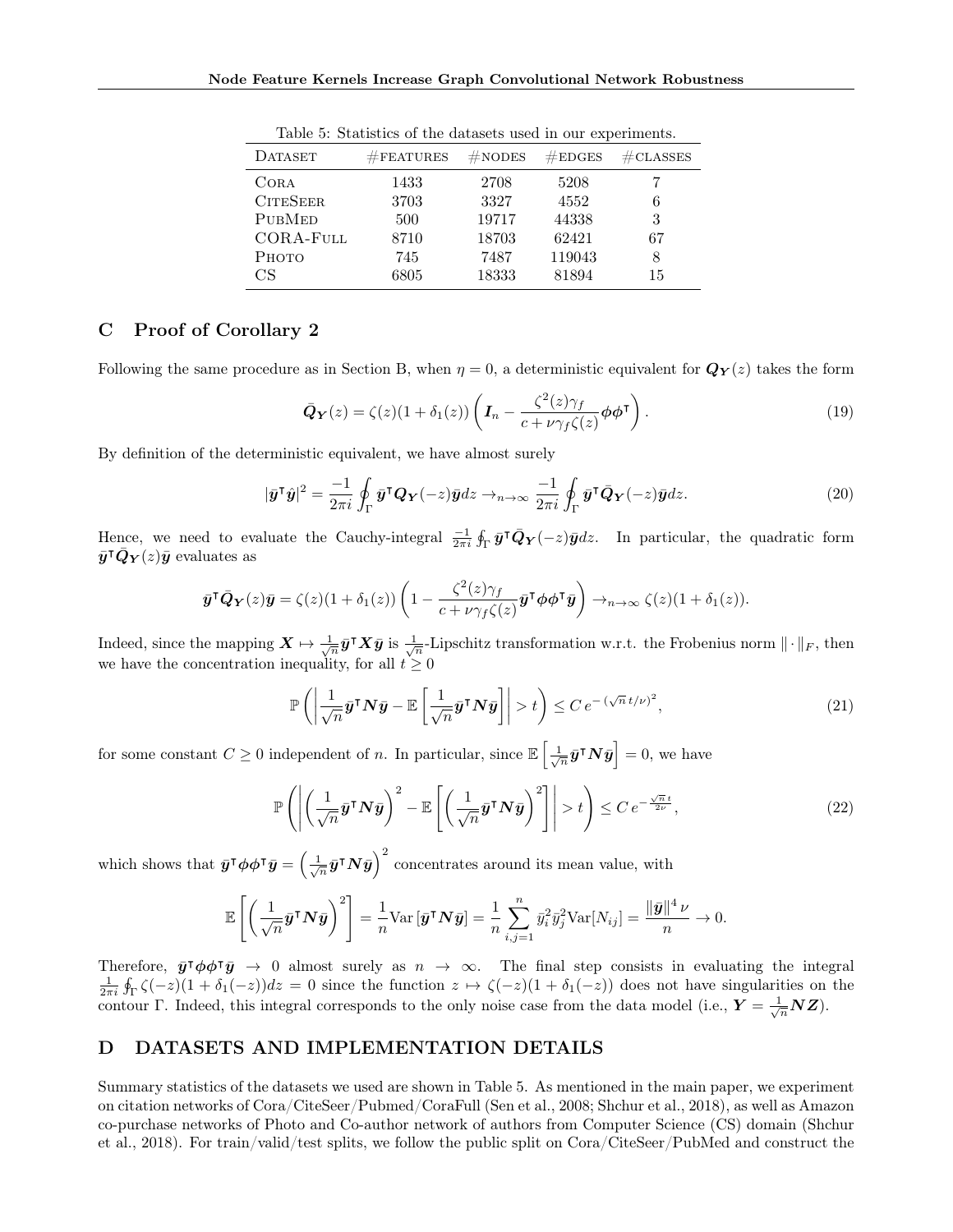<span id="page-14-2"></span>

|           |                   | Cora             |                  | CiteSeer         |                  | PubMed           |                  |
|-----------|-------------------|------------------|------------------|------------------|------------------|------------------|------------------|
|           | $(\alpha, \beta)$ | GCN              | $GCN-k$          | <b>GCN</b>       | $GCN-k$          | GCN              | $GCN-k$          |
|           | (0.0, 0.0)        | $76.25 \pm 2.32$ | $75.48 + 1.87$   | $66.31 + 2.04$   | $66.53 + 2.10$   | $74.80 + 2.07$   | $76.93 + 2.20$   |
| Deletion  | (0.2, 0.0)        | $74.82 \pm 1.68$ | $73.26 \pm 1.88$ | $64.96 \pm 1.57$ | $64.27 \pm 2.34$ | $75.14 \pm 2.06$ | $74.21 \pm 2.84$ |
|           | (0.5, 0.0)        | $70.78 \pm 1.53$ | $70.80 \pm 1.83$ | $63.14 \pm 1.49$ | $62.74 \pm 1.80$ | $74.17 \pm 1.75$ | $74.11 \pm 2.06$ |
| Insertion | (0.0, 0.5)        | $67.01 \pm 2.11$ | $71.96 \pm 1.79$ | $57.35 \pm 2.02$ | $62.19 \pm 1.68$ | $63.70 \pm 2.95$ | $71.62 \pm 2.01$ |
|           | (0.0, 1.0)        | $58.92 \pm 2.29$ | $68.50 \pm 1.45$ | $50.53 \pm 2.13$ | $59.60 \pm 2.04$ | $57.07 \pm 1.94$ | $69.56 \pm 1.92$ |
|           |                   | CoraFull         |                  |                  |                  |                  |                  |
|           |                   |                  |                  |                  | Photo            |                  | CS               |
|           | $(\alpha, \beta)$ | GCN              | $GCN-k$          | GCN              | $GCN-k$          | GCN              | $GCN-k$          |
|           | (0.0, 0.0)        | $58.42 \pm 2.12$ | $57.64 \pm 1.45$ | $91.48 \pm 0.94$ | $91.05 + 1.28$   | $92.09 \pm 0.98$ | $92.62 \pm 0.92$ |
|           | (0.2, 0.0)        | $56.36 \pm 1.70$ | $57.18 \pm 1.68$ | $90.51 \pm 1.29$ | $91.30 \pm 1.22$ | $91.37 \pm 1.26$ | $91.79 \pm 0.91$ |
| Deletion  | (0.5, 0.0)        | $54.58 + 1.33$   | $53.44 + 1.47$   | $90.07 + 1.63$   | $90.16 + 1.10$   | $89.78 + 1.04$   | $91.08 + 1.27$   |
| Insertion | (0.0, 0.5)        | $48.53 \pm 1.58$ | $53.55 \pm 1.44$ | $81.77 \pm 2.31$ | $83.52 \pm 1.43$ | $88.19 \pm 0.96$ | $91.25 \pm 1.00$ |

Table 6: Performance of the GCN with and without node-feature kernel under perturbation on six real-world datasets with **multiple train/valid/test splits**. The format follows Table 1 in the main paper.

train/valid/test set on CoraFull/Photo/CS by randomly sampling 20 nodes from each class to form the training set and 500/1000 nodes respectively from the rest to form the validation and test set, as proposed in [Yang et al.](#page-10-8) [\(2016\)](#page-10-8).

In line with our theoretical analysis, the main GCN architecture on which we experimented in this paper is a single-layer GCN (one iteration of message passing and update) stacked with a Multi-Layer Perception (MLP). The objective of the experiments is to validate our theoretical hypotheses and experiment with the robustness of GCN models under graph structure perturbation. We also study empirically to what extent the validated hypotheses extrapolate to scenarios where deeper GCN architectures with multiple layers of graph propagation are used and/or node features are also perturbed. In comparison to the state-of-the-art models, in particular to those which also place particular emphasis on the node features, we demonstrate that our proposed method has superior or comparable performance and can be further improved when combined with other techniques.

All the experiments are performed using the Adam optimiser [\(Kingma and Ba, 2014\)](#page-9-23) and the same set of hyperparameters, with learning rate being 1e-2, number of epochs being 200 and hidden feature dimension being 128. We repeat each experiment 10 times and report the resulting means and standard deviations to accurately report the impact of random initialisation.

We have made our implementation publicly available online<sup>[9](#page-14-1)</sup>. It is built upon the open source library  $PyTorch$ Geometric (PyG) under MIT license [\(Fey and Lenssen, 2019\)](#page-9-24). The experiments are run on a Intel(R) Xeon(R) W-2123 processor with 64GB ram and a NVIDIA GeForce RTX 2080Ti GPU with 12GB ram.

# <span id="page-14-0"></span>E ADDITIONAL EXPERIMENTS

# E.1 Multiple Splits

[Shchur et al.](#page-9-21) [\(2018\)](#page-9-21) argue that different train/valid/test splits of datasets may have a non-negligible impact on the performance of GNN models for the node classification task. To investigate the influence of different splits on our hypothesis, we construct train/valid/test split for each dataset following [Yang et al.](#page-10-8) [\(2016\)](#page-10-8) over 10 random seeds. As each experiment is repeated 10 times, a total of 100 results is obtained for a specific setting, i.e., specific  $\alpha$ ,  $\beta$  or  $\epsilon$ . Similar to the results of one split, we report the mean and standard deviations of the 100 results in Table [6.](#page-14-2) Although the standard deviation increases since we introduce more variation in the multi-split setting, the general trend remains the same, as shown in Table [6.](#page-14-2) Our conclusion drawn in the main paper still holds: perturbations of the graph structure strongly influence the performance of the GCN and adding a node feature kernel can robustify the GCN against such perturbations.

# E.2 Models beyond the GCN

We also study the behaviour of our proposed method in a more general Message-Passing Neural Network (MPNN) setting beyond the GCN. We choose three characteristic models, which are GIN [\(Xu et al., 2019\)](#page-9-1), GraphSage [\(Hamilton et al., 2017\)](#page-9-0) and GAT [\(Veličković et al., 2018\)](#page-9-25) models, and observe their performance under graph

<span id="page-14-1"></span><sup>9</sup><https://github.com/ChangminWu/RobustGCN>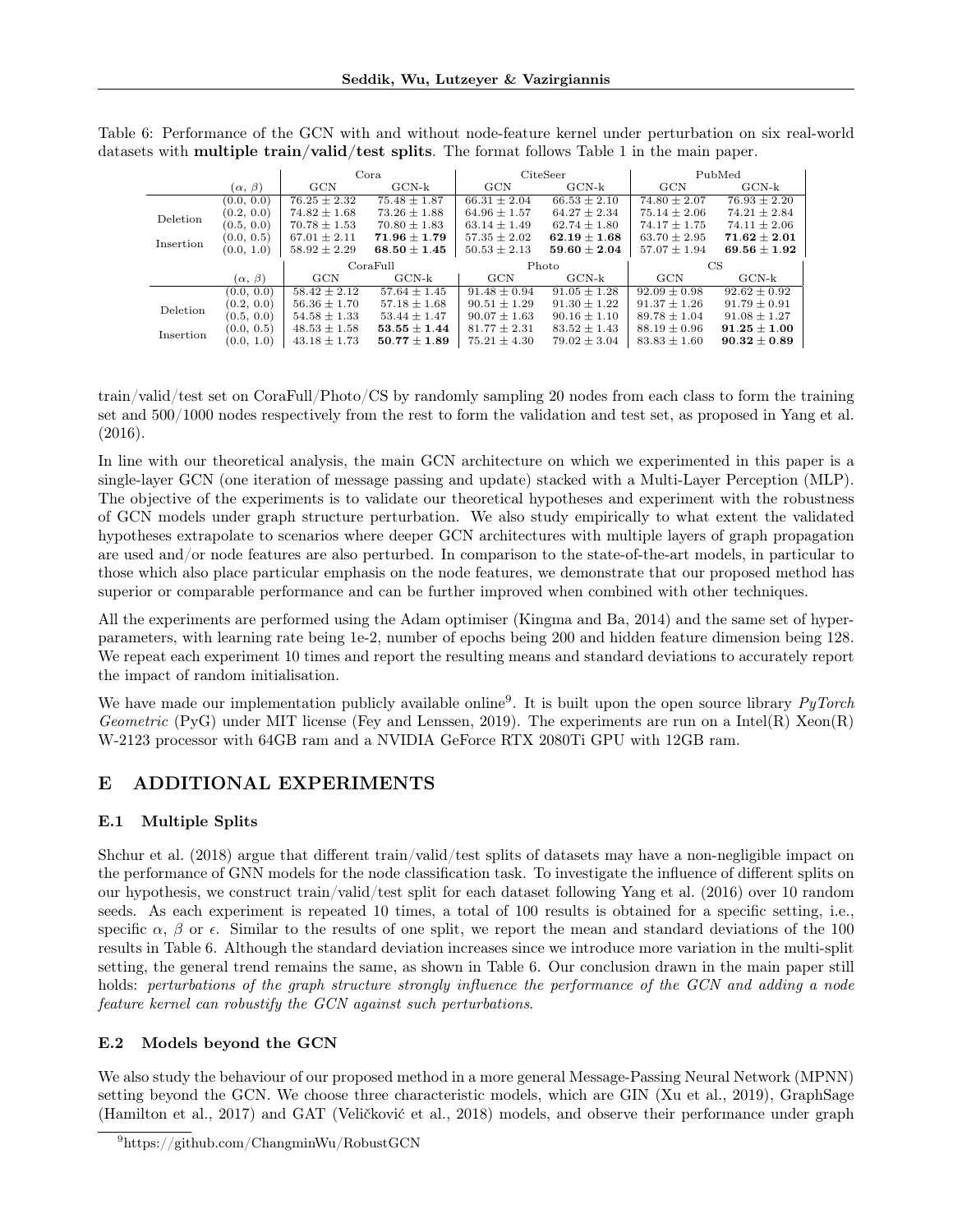<span id="page-15-0"></span>

|                  |                   |                  |                    |                  | Cora             |                  |                  |  |
|------------------|-------------------|------------------|--------------------|------------------|------------------|------------------|------------------|--|
|                  | $(\alpha, \beta)$ | <b>GIN</b>       | $GIN-k$            | Sage             | $Sage-k$         | GAT              | $GAT-k$          |  |
|                  | (0.0, 0.0)        | $78.56 \pm 1.12$ | $78.59 \pm 0.8$    | $75.94 \pm 0.25$ | $77.12 \pm 0.65$ | $78.20 \pm 0.54$ | $78.55 \pm 0.69$ |  |
| Deletion         | (0.2, 0.0)        | $76.61 \pm 0.58$ | $76.73 \pm 1.79$   | $73.87 \pm 0.92$ | $75.29 \pm 1.25$ | $75.54 \pm 0.77$ | $77.01 \pm 0.30$ |  |
|                  | (0.5, 0.0)        | $71.31 \pm 1.06$ | $70.57 \pm 0.63$   | $67.35 \pm 0.92$ | $71.98 \pm 0.99$ | $71.25 \pm 0.89$ | $72.37 \pm 0.74$ |  |
| Insertion        | (0.0, 0.5)        | $71.08 \pm 1.08$ | $72.19 \pm 0.87$   | $70.24 \pm 1.01$ | $71.42 \pm 1.23$ | $67.45 \pm 1.21$ | $72.13 \pm 0.53$ |  |
|                  | (0.0, 1.0)        | $66.21 \pm 1.52$ | $67.96 \pm 0.67$   | $66.0 \pm 1.23$  | $70.57 \pm 0.95$ | $62.14 \pm 1.46$ | $67.68 \pm 0.89$ |  |
| $Delet.+Insert.$ | (0.5, 0.5)        | $56.82 \pm 1.35$ | $62.41 \pm 1.07$   | $61.86 \pm 1.32$ | $63.61 \pm 0.94$ | $53.82 \pm 0.86$ | $61.04 \pm 1.24$ |  |
|                  | (0.5, 1.0)        | $51.20 \pm 2.04$ | $59.28 \pm 0.97$   | $60.56 \pm 0.81$ | $64.13 \pm 0.52$ | $46.97 \pm 1.15$ | $52.13 \pm 1.36$ |  |
|                  |                   |                  |                    |                  | CiteSeer         |                  |                  |  |
|                  | $(\alpha, \beta)$ | <b>GIN</b>       | $\rm GIN\text{-}k$ | Sage             | $Sage-k$         | GAT              | $GAT-k$          |  |
|                  | (0.0, 0.0)        | $66.24 \pm 0.89$ | $66.96 \pm 0.86$   | $67.74 \pm 0.85$ | $68.97 \pm 0.60$ | $68.19 \pm 0.92$ | $67.82 \pm 0.87$ |  |
| Deletion         | (0.2, 0.0)        | $62.24 \pm 1.19$ | $66.70 \pm 1.44$   | $65.97 \pm 1.06$ | $66.22 \pm 0.78$ | $66.31 \pm 0.93$ | $66.90 \pm 0.94$ |  |
|                  | (0.5, 0.0)        | $62.01 \pm 1.01$ | $62.30 \pm 1.24$   | $63.24 \pm 0.59$ | $64.97 \pm 1.03$ | $63.61 \pm 1.03$ | $65.43 \pm 0.83$ |  |
| Insertion        | (0.0, 0.5)        | $58.90 \pm 1.31$ | $64.75 \pm 1.49$   | $64.71 \pm 0.94$ | $66.21 \pm 0.72$ | $59.44 \pm 1.34$ | $62.61 \pm 1.30$ |  |
|                  | (0.0, 1.0)        | $54.61 \pm 1.28$ | $59.25 \pm 0.99$   | $62.08 \pm 0.99$ | $63.04 \pm 1.07$ | $50.34 \pm 0.99$ | $58.46 \pm 0.98$ |  |
| $Delet.+Insert.$ | (0.5, 0.5)        | $50.46 \pm 2.02$ | $57.9 \pm 1.51$    | $57.88 \pm 1.35$ | $63.56 \pm 0.67$ | $50.75 \pm 1.21$ | $55.81 \pm 1.04$ |  |
|                  | (0.5, 1.0)        | $43.98 \pm 1.55$ | $48.4 \pm 1.47$    | $58.51 \pm 1.13$ | $59.52 \pm 1.07$ | $43.56 \pm 1.19$ | $50.17 \pm 1.35$ |  |
|                  |                   |                  | PubMed             |                  |                  |                  |                  |  |
|                  | $(\alpha, \beta)$ | <b>GIN</b>       | $GIN-k$            | Sage             | $Sage-k$         | <b>GAT</b>       | $GAT-k$          |  |
|                  | (0.0, 0.0)        | $77.13 \pm 0.36$ | $77.02 \pm 0.58$   | $76.44 \pm 0.59$ | $77.09 \pm 0.64$ | $76.08 \pm 0.81$ | $76.63 \pm 0.47$ |  |
| Deletion         | (0.2, 0.0)        | $75.96 \pm 0.47$ | $75.45 \pm 0.44$   | $75.38 \pm 0.34$ | $75.83 \pm 0.83$ | $75.93 \pm 0.46$ | $76.17 \pm 0.55$ |  |
|                  | (0.5, 0.0)        | $74.29 \pm 0.79$ | $76.09 \pm 0.45$   | $72.10 \pm 1.60$ | $76.24 \pm 0.49$ | $73.46 \pm 0.45$ | $76.05 \pm 0.51$ |  |
| Insertion        | (0.0, 0.5)        | $71.85 \pm 0.79$ | $73.63 \pm 1.10$   | $73.48 \pm 0.48$ | $74.18 \pm 0.43$ | $67.42 \pm 0.63$ | $69.80 \pm 0.69$ |  |
|                  | (0.0, 1.0)        | $64.27 \pm 1.60$ | $69.61 \pm 1.3$    | $74.37 \pm 0.72$ | $74.44 \pm 0.32$ | $64.73 \pm 0.98$ | $65.38 \pm 0.73$ |  |
| $Delet.+Insert.$ | (0.5, 0.5)        | $64.65 \pm 1.07$ | $68.24 \pm 0.61$   | $72.59 \pm 0.61$ | $74.87 \pm 0.37$ | $62.66 \pm 0.81$ | $66.51 \pm 0.9$  |  |
|                  | (0.5, 1.0)        | $59.12 \pm 1.19$ | $63.20 \pm 1.41$   | $73.77 \pm 0.37$ | $72.64 \pm 0.45$ | $58.58 \pm 0.80$ | $63.60 \pm 1.27$ |  |

Table 7: Performance of the GIN/GraphSage/GAT with and without node-feature kernel under perturbation on three citation datasets. The format follows Table 1 in the main paper.

structural perturbation with node feature kernel (our proposed method) on three citation datasets. The models are also implemented as a single graph-propagation layer followed by a MLP readout, as was the case for the GCN. Results are gathered in Table [7.](#page-15-0) Similar to the results of the GCN, we can observe from Table [7](#page-15-0) that on every model and every dataset, adding a node-feature kernel in the graph propagation helps to robustify the model performance against structural noises, in particular when edges are added. This empirical evidence demonstrates the versatility of our proposed method for a general MPNN model.

#### E.3 Deeper GCN architecture and Benchmark Models

In this set of experiments, we observe to what extent the conclusions drawn in our theoretical analysis carry over to deeper GCN architectures, and how our proposed model performs against similar methods in the deeper architecture setting. We add three extra message passing layer to the previous single-layer model and repeat our experiments on this deeper model as well as two state-of-the-art methods, the Jumping Knowledge (JK) and the GCN with residual connections and an identity mapping (GCNII), which are specifically designed for deeper models and take also advantage of the node feature information. Part of the results have already been shown in Section 4.1 of the main paper. In Table [8](#page-16-0) we show the results of the remaining four datasets, which agree with the trends observed in the main paper.

### E.4 Node Feature Noise

We now provide further experiment results in Figure [3](#page-16-1) studying how node feature noise interacts with our proposed model. We observe that only when the node feature noise is five times larger than the graph structure noise, it starts to overshadow the benefit of adding the node feature kernel, as we can see from the pink curves, with-kernel (dashed or dotted line) performs worse than without-kernel (solid line). Otherwise, the performance of our kernel is robust and matches the observed trend repeatedly demonstrated in the previous experiments.